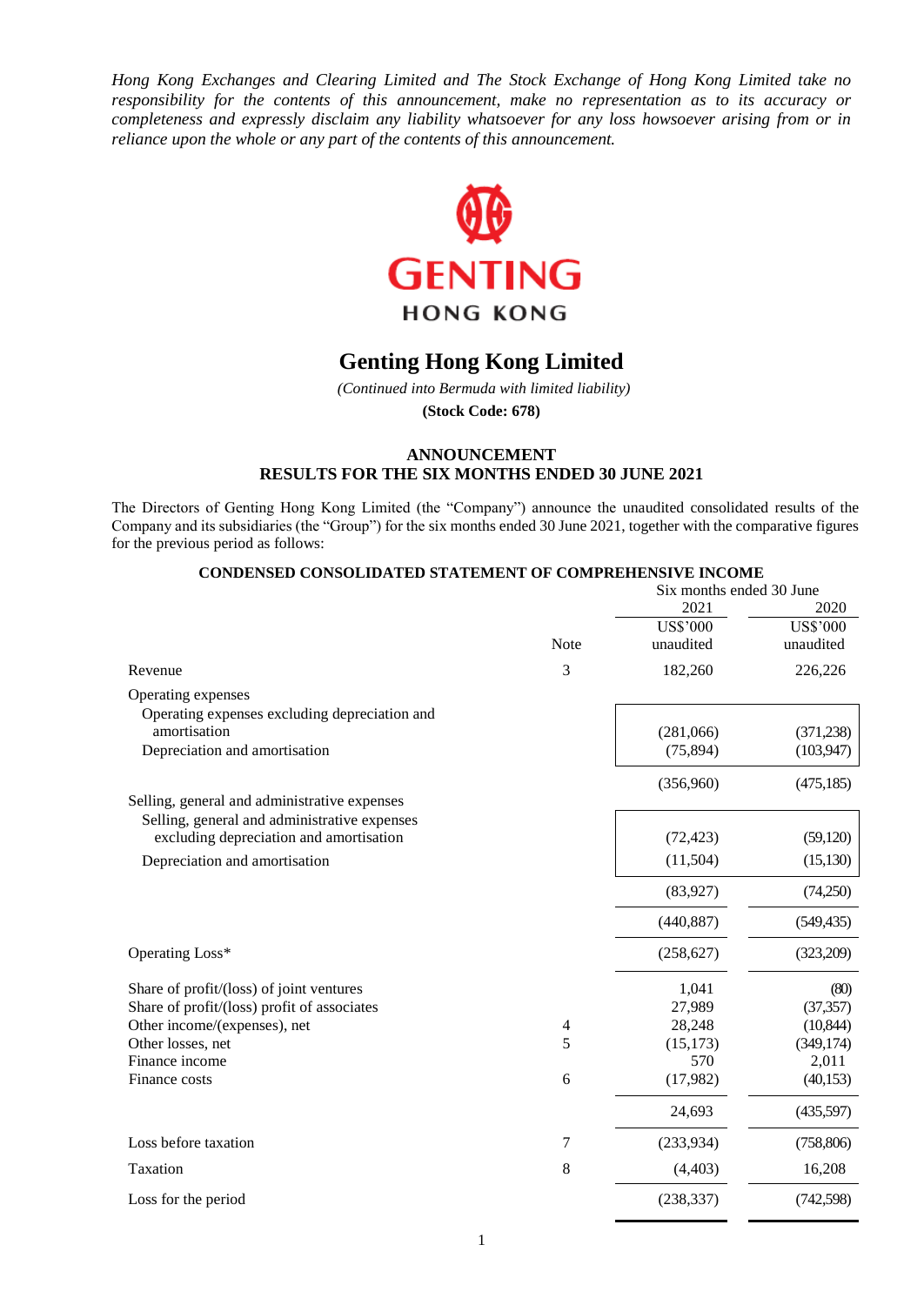# **CONDENSED CONSOLIDATED STATEMENT OF COMPREHENSIVE INCOME (CONTINUED)**

|                                                                                                                                                                                    |      | Six months ended 30 June |            |
|------------------------------------------------------------------------------------------------------------------------------------------------------------------------------------|------|--------------------------|------------|
|                                                                                                                                                                                    |      | 2021                     | 2020       |
|                                                                                                                                                                                    |      | <b>US\$'000</b>          | US\$'000   |
|                                                                                                                                                                                    | Note | unaudited                | unaudited  |
| Loss for the period                                                                                                                                                                |      | (238, 337)               | (742, 598) |
| Other comprehensive(loss)/income:<br>Items that have been or may be reclassified to<br>condensed consolidated statement of comprehensive income:                                   |      |                          |            |
| Foreign currency translation differences                                                                                                                                           |      | (51, 737)                | (2,313)    |
| Fair value loss on derivative financial instruments                                                                                                                                |      |                          | (9, 845)   |
| Hedging gains reclassified to profit or loss                                                                                                                                       |      |                          | 443        |
| Share of other comprehensive (loss)/income of an associate                                                                                                                         |      | (35)                     | 53         |
| Release of reserves upon disposal of an associate                                                                                                                                  |      | 1,097                    |            |
|                                                                                                                                                                                    |      | (50,675)                 | (11,662)   |
| Item that will not be reclassified subsequently to condensed<br>consolidated statement of comprehensive income:<br>Fair value gain on financial assets at fair value through other |      |                          |            |
| comprehensive income                                                                                                                                                               |      | 2,473                    | 69         |
| Other comprehensive loss for the period                                                                                                                                            |      | (48,202)                 | (11, 593)  |
| Total comprehensive loss for the period                                                                                                                                            |      | (286, 539)               | (754, 191) |
| Loss attributable to:                                                                                                                                                              |      |                          |            |
| Equity owners of the Company                                                                                                                                                       |      | (231, 225)               | (687, 056) |
| Non-controlling interests                                                                                                                                                          |      | (7, 112)                 | (55, 542)  |
|                                                                                                                                                                                    |      | (238, 337)               | (742, 598) |
| Total comprehensive loss attributable to:                                                                                                                                          |      |                          |            |
| Equity owners of the Company                                                                                                                                                       |      | (279, 259)               | (698,703)  |
| Non-controlling interests                                                                                                                                                          |      | (7,280)                  | (55, 488)  |
|                                                                                                                                                                                    |      | (286, 539)               | (754, 191) |
| Loss per share attributable to equity owners                                                                                                                                       |      |                          |            |
| of the Company                                                                                                                                                                     | 9    |                          |            |
| - Basic (US cents)                                                                                                                                                                 |      | (2.73)                   | (8.10)     |
| - Diluted (US cents)                                                                                                                                                               |      | (2.73)                   | (8.10)     |

\*Before impairment losses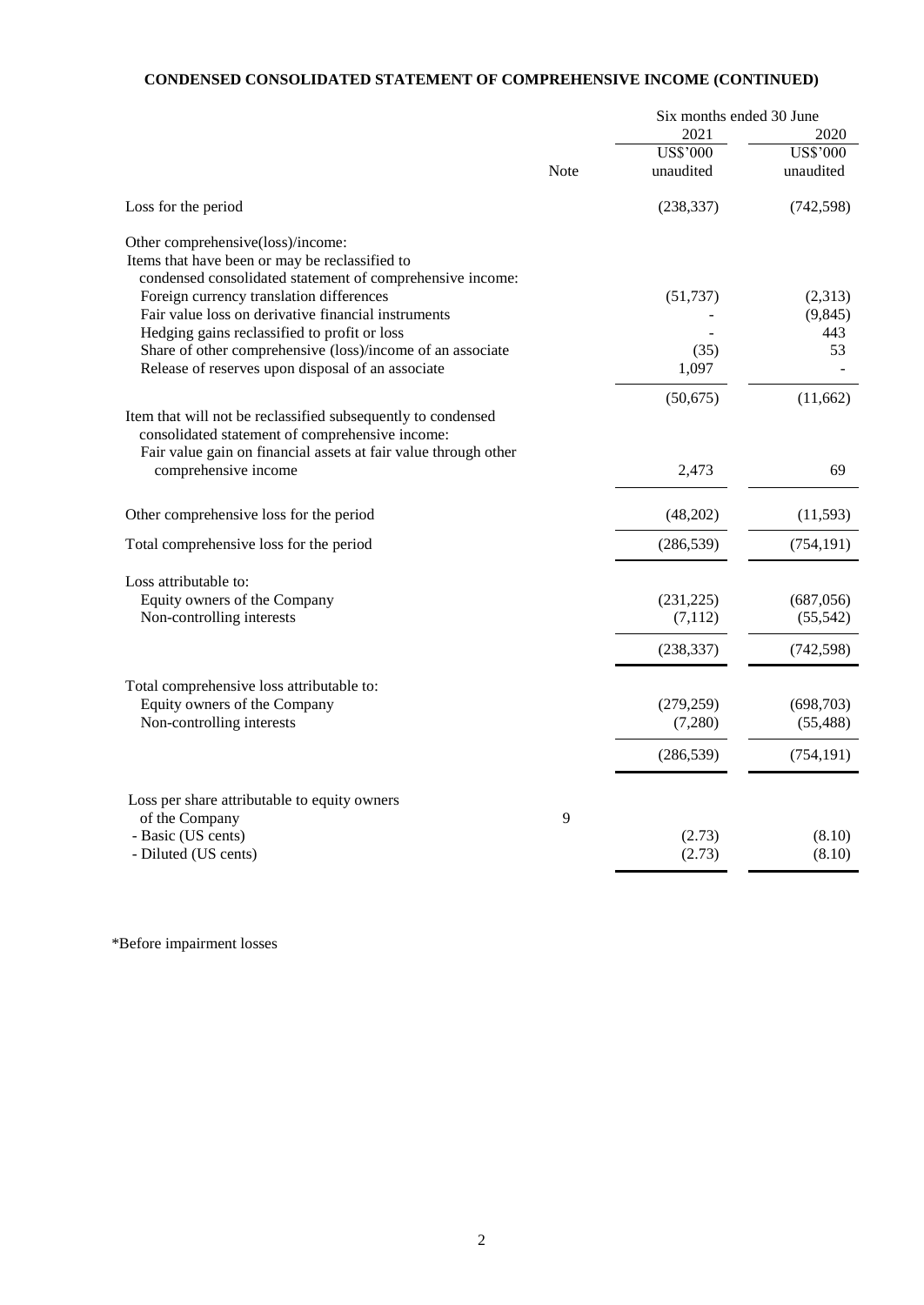# **CONDENSED CONSOLIDATED STATEMENT OF FINANCIAL POSITION**

|                                                            |      | As at           |                 |  |
|------------------------------------------------------------|------|-----------------|-----------------|--|
|                                                            |      | 30 June         | 31 December     |  |
|                                                            |      | 2021            | 2020            |  |
|                                                            |      | <b>US\$'000</b> | <b>US\$'000</b> |  |
|                                                            | Note | unaudited       | audited         |  |
| <b>ASSETS</b>                                              |      |                 |                 |  |
| NON-CURRENT ASSETS                                         |      |                 |                 |  |
| Property, plant and equipment                              |      | 5,504,169       | 5,390,553       |  |
| Right-of-use assets                                        |      | 28,302          | 31,457          |  |
| Intangible assets                                          |      | 60,375          | 71,354          |  |
| Interests in joint ventures                                |      | 4,286           | 4,215           |  |
| Interests in associates                                    |      | 503,380         | 492,674         |  |
| Deferred tax assets                                        |      | 552             | 585             |  |
| Financial assets at fair value through other comprehensive |      |                 |                 |  |
| income ("FVOCI")                                           |      | 13,044          | 10,571          |  |
| Other assets and receivables                               |      | 88,905          | 74,955          |  |
|                                                            |      | 6,203,013       | 6,076,364       |  |
| <b>CURRENT ASSETS</b>                                      |      |                 |                 |  |
| Completed properties for sale                              |      | 38,942          | 40,517          |  |
| Inventories                                                |      | 49,246          | 51,313          |  |
| Trade receivables                                          | 10   | 28,521          | 24,064          |  |
| Prepaid expenses and other receivables                     |      | 166,367         | 136,151         |  |
| Contract assets                                            |      | 1,026           | 1,202           |  |
| Contract costs                                             |      | 4,131           | 2,823           |  |
| Amounts due from related companies                         |      | 7,502           | 8,553           |  |
| Restricted cash                                            |      | 94,803          | 136,894         |  |
| Cash and cash equivalents                                  |      | 453,373         | 242,752         |  |
|                                                            |      | 843,911         | 644,269         |  |
| <b>TOTAL ASSETS</b>                                        |      | 7,046,924       | 6,720,633       |  |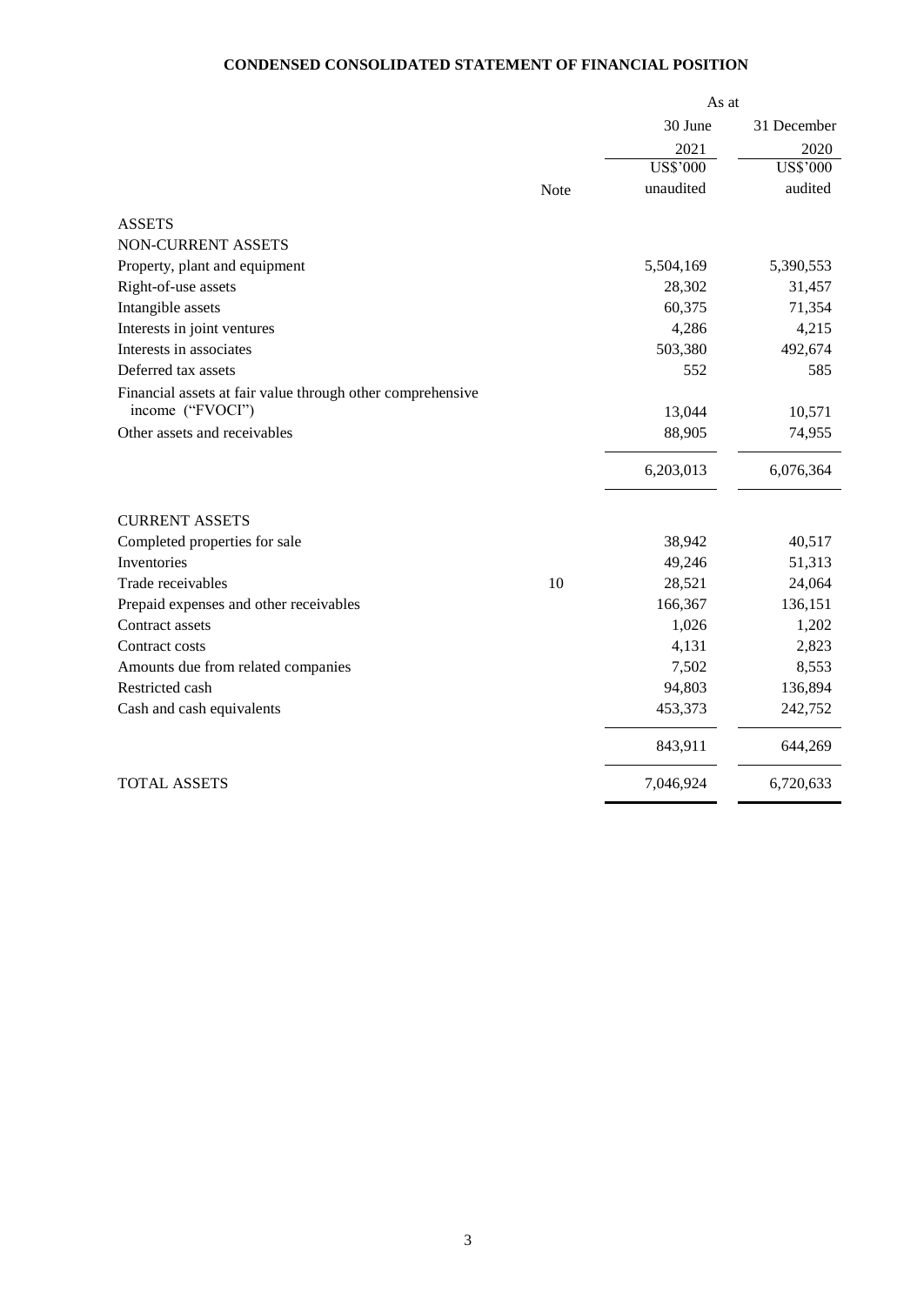# **CONDENSED CONSOLIDATED STATEMENT OF FINANCIAL POSITION (CONTINUED)**

|                                                           |      | As at           |             |
|-----------------------------------------------------------|------|-----------------|-------------|
|                                                           |      | 30 June         | 31 December |
|                                                           |      | 2021            | 2020        |
|                                                           |      | <b>US\$'000</b> | US\$'000    |
|                                                           | Note | unaudited       | audited     |
| <b>EQUITY</b>                                             |      |                 |             |
| Capital and reserves attributable to the equity owners of |      |                 |             |
| the Company                                               |      |                 |             |
| Share capital                                             |      | 848,249         | 848,249     |
| Reserves:                                                 |      |                 |             |
| Share premium                                             |      | 41,634          | 41,634      |
| Contribution surplus                                      |      | 936,823         | 936,823     |
| Additional paid-in capital                                |      | 103,674         | 103,709     |
| Foreign currency translation adjustments                  |      | (122,099)       | (71, 627)   |
| Financial assets at FVOCI reserve                         |      | 3,449           | 976         |
| Other reserve                                             |      | 397,349         | 437,095     |
| Retained earnings                                         |      | 312,131         | 543,356     |
|                                                           |      | 2,521,210       | 2,840,215   |
| Non-controlling interests                                 |      | (6,342)         | (97, 808)   |
| <b>TOTAL EQUITY</b>                                       |      | 2,514,868       | 2,742,407   |
| <b>LIABILITIES</b>                                        |      |                 |             |
| NON-CURRENT LIABILITIES                                   |      |                 |             |
| Loans and borrowings                                      |      | 2,948,868       | 1,543       |
| Deferred tax liabilities                                  |      | 11,660          | 9,200       |
| Provisions, accruals and other liabilities                |      |                 | 1,301       |
| Retirement benefit obligations                            |      | 9,200           | 9,094       |
| Contract liabilities                                      |      | 40,269          | 28,889      |
| Lease liabilities                                         |      | 18,250          | 16,423      |
| Derivative financial instruments                          |      | 1,230           | 2,258       |
|                                                           |      | 3,029,477       | 68,708      |
| <b>CURRENT LIABILITIES</b>                                |      |                 |             |
| Trade payables                                            | 11   | 152,575         | 175,551     |
| Current income tax liabilities                            |      | 4,612           | 4,488       |
| Provisions, accruals and other liabilities                |      | 277,878         | 202,966     |
| <b>Contract liabilities</b>                               |      | 137,171         | 126,894     |
| Lease liabilities                                         |      | 10,241          | 14,584      |
| Current portion of loans and borrowings                   |      | 913,693         | 3,382,581   |
| Derivative financial instruments                          |      | 1,920           | 2,132       |
| Amounts due to related companies                          |      | 4,489           | 322         |
|                                                           |      |                 |             |
|                                                           |      | 1,502,579       | 3,909,518   |
| <b>TOTAL LIABILITIES</b>                                  |      | 4,532,056       | 3,978,226   |
| TOTAL EQUITY AND LIABILITIES                              |      | 7,046,924       | 6,720,633   |

 $\overline{a}$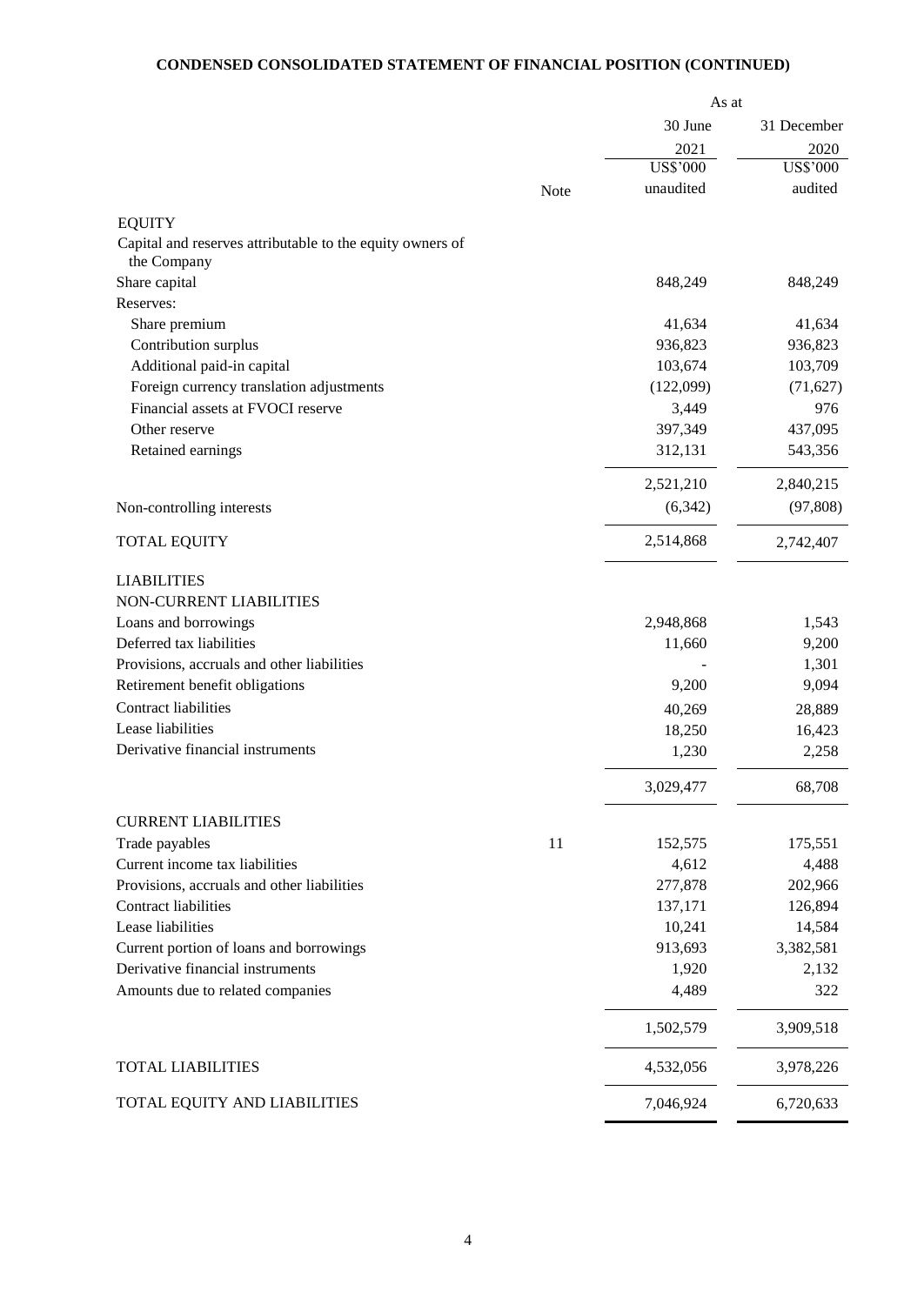# **CONDENSED CONSOLIDATED STATEMENT OF CASH FLOWS**

|                                                                  | Six months ended 30 June |                 |
|------------------------------------------------------------------|--------------------------|-----------------|
|                                                                  | 2021                     | 2020            |
|                                                                  | <b>US\$'000</b>          | <b>US\$'000</b> |
|                                                                  | unaudited                | unaudited       |
| <b>OPERATING ACTIVITIES</b>                                      |                          |                 |
| Cash used in from operations                                     | (159, 547)               | (253,035)       |
|                                                                  |                          |                 |
| Interest received                                                | 309                      | 1,658           |
| Income tax paid                                                  | (915)                    | (1,065)         |
| Net cash outflow from operating activities                       | (160, 153)               | (252, 442)      |
| <b>INVESTING ACTIVITIES</b>                                      |                          |                 |
| Purchase of property, plant and equipment                        | (160, 480)               | (444, 254)      |
| Proceeds from sale of property, plant and equipment              | 10,501                   | 1,560           |
| Proceeds from disposal of equity interest in an associate        | 8,074                    |                 |
| Cash received from lease receivables (including interest)        | 1,224                    | 1,242           |
| Decrease in restricted cash                                      | 16,187                   |                 |
| Dividends received                                               |                          | 1,387           |
| Net cash outflow from investing activities                       | (124, 494)               | (440,065)       |
| <b>FINANCING ACTIVITIES</b>                                      |                          |                 |
| Proceeds from loans and borrowings                               | 794,459                  | 1,042,005       |
| Repayments of loans and borrowings                               | (187, 278)               | (559, 147)      |
| Payment of loan arrangement fees                                 | (130, 857)               | (14,018)        |
| Refund of loan arrangement fees                                  | 23,042                   | 11,472          |
| Conversion of bank overdraft to term loan                        | 25,741                   |                 |
| Interest paid                                                    | (43,060)                 | (55,271)        |
| Payment for lease liabilities (including interest)               | (6,339)                  | (7,057)         |
| Proceeds from partial disposal of interests in subsidiaries, net |                          |                 |
| of transaction costs                                             |                          | 4,617           |
| Capital contribution from non-controlling interests              | 59,000                   | 39,419          |
| Increase in restricted cash                                      | (11, 234)                |                 |
| Net cash inflow from financing activities                        | 523,474                  | 462,020         |
| Effect of exchange rate changes on cash and cash equivalents     | (2,465)                  | 7,087           |
| Net increase/(decrease) in cash and cash equivalents             | 236,362                  | (223, 400)      |
| Cash and cash equivalents at 1 January                           | 217,011                  | 595,124         |
|                                                                  |                          |                 |
| Cash and cash equivalents at 30 June                             | 453,373                  | 371,724         |
| Analysis of cash and cash equivalents in the condensed           |                          |                 |
| consolidated statement of cash flows:                            |                          |                 |
| Cash and cash equivalents in the condensed consolidated          |                          |                 |
| statement of financial position                                  | 453,373                  | 397,523         |
| Bank overdrafts included in current portion of loans and         |                          |                 |
| borrowings                                                       |                          | (25,799)        |
|                                                                  | 453,373                  | 371,724         |
|                                                                  |                          |                 |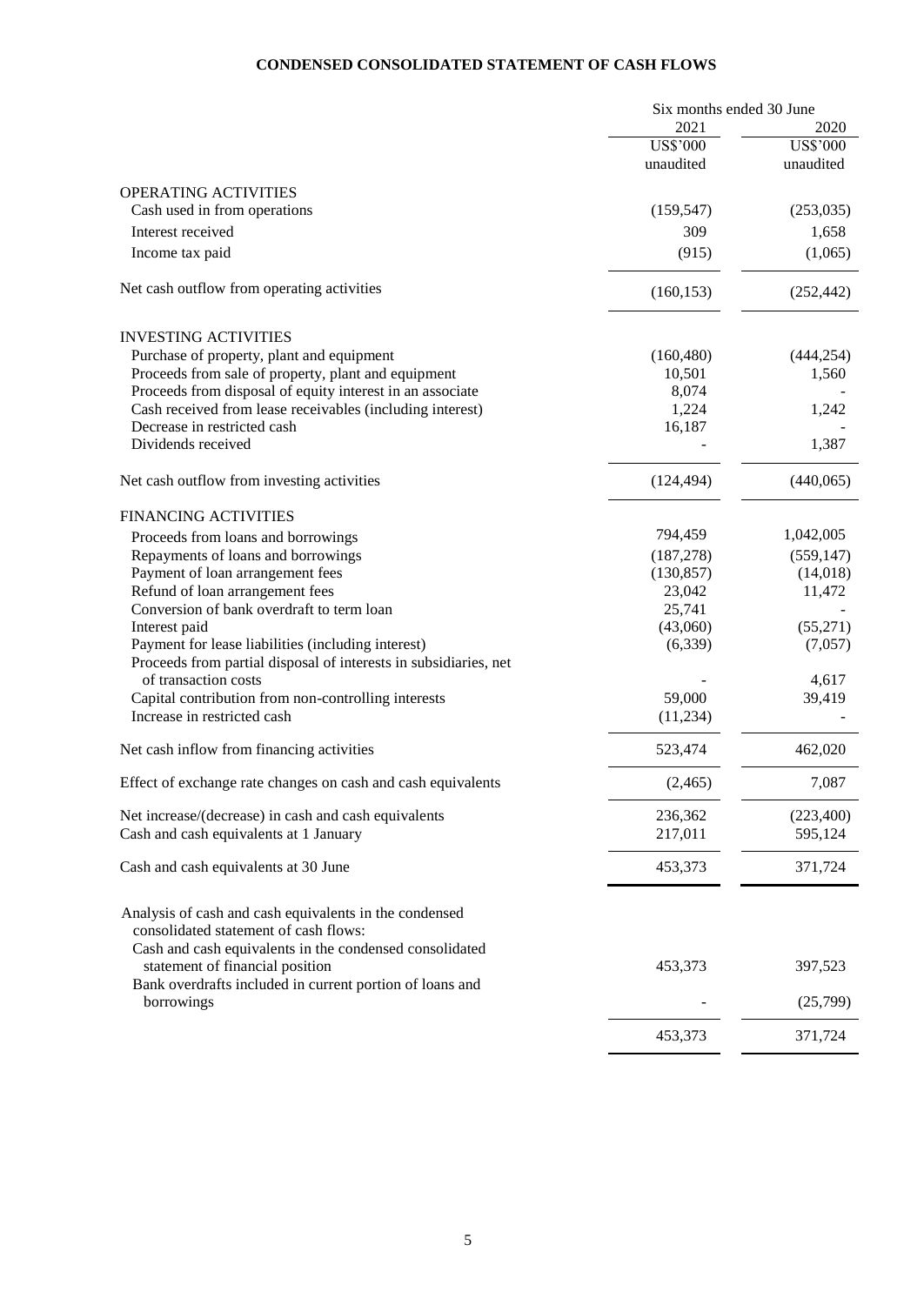#### **NOTES TO THE UNAUDITED CONDENSED CONSOLIDATED INTERIM FINANCIAL INFORMATION**

#### 1. GENERAL INFORMATION

Genting Hong Kong Limited (the "Company") is an exempted company continued into Bermuda with limited liability and the shares of the Company are listed on the Main Board of The Stock Exchange of Hong Kong Limited (the "Stock Exchange"). The registered office of the Company is situated at Victoria Place, 5th Floor, 31 Victoria Street, Hamilton HM 10, Bermuda, whereas the principal place of business of the Company is situated at Suite 1501, Ocean Centre, 5 Canton Road, Tsimshatsui, Kowloon, Hong Kong.

The principal activity of the Company is investment holding. The Company's subsidiaries are principally engaged in the business of cruise and cruise-related operations, shipyard operations and leisure, entertainment and hospitality activities.

This unaudited condensed consolidated interim financial information has been approved for issue by the Board of Directors on 31 August 2021.

## 2. PRINCIPAL ACCOUNTING POLICIES AND BASIS OF PREPARATION

The unaudited condensed consolidated interim financial information of the Company and its subsidiaries (collectively referred to as the "Group") has been prepared in accordance with Hong Kong Accounting Standard ("HKAS") 34 "Interim Financial Reporting" issued by the Hong Kong Institute of Certified Public Accountants and Appendix 16 of the Rules Governing the Listing of Securities on the Stock Exchange (the "Listing Rules").

The preparation of the unaudited condensed consolidated interim financial information requires management to make estimates and assumptions that affect the reported amounts of assets and liabilities and disclosure of contingent assets and liabilities at the end of the reporting period and the reported amounts of revenues and expenses during the reporting period. Actual results could differ from those estimates. The unaudited condensed consolidated interim financial information is prepared under the historical cost convention, as modified by the financial assets at fair value through other comprehensive income, derivative financial instruments and retirement benefit assets which are carried at fair value. In preparing this unaudited condensed consolidated interim financial information, the significant judgements made by management in applying the Group's accounting policies and the key sources of estimation uncertainty were the same as those that applied to the consolidated financial statements of the Group for the financial year ended 31 December 2020.

The Group's operations are seasonal and results for interim periods are not necessarily indicative of the results for the entire financial year. This unaudited condensed consolidated interim financial information should be read where relevant, in conjunction with the annual financial statements of the Group for the financial year ended 31 December 2020 which have been prepared in accordance with Hong Kong Financial Reporting Standards ("HKFRS").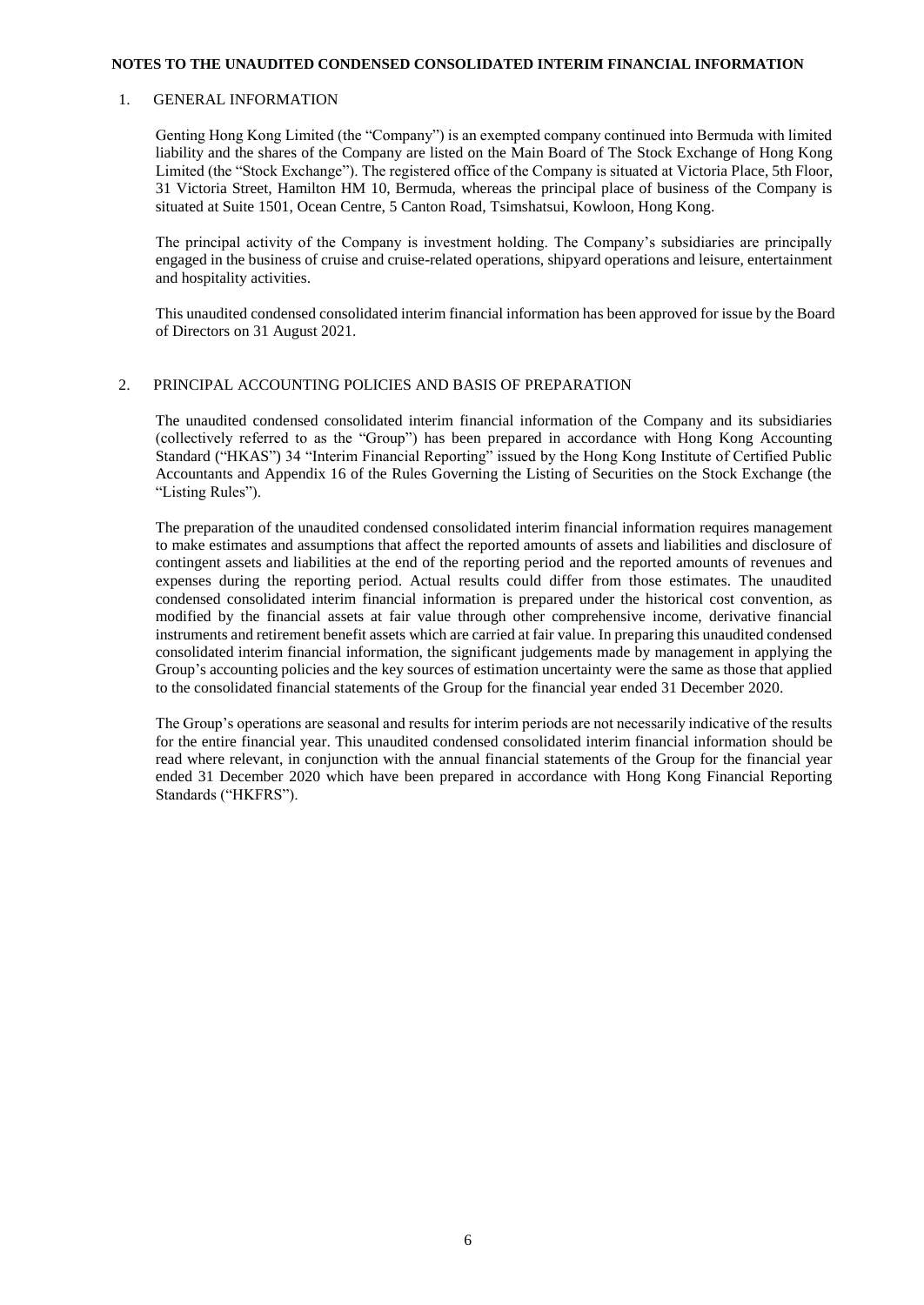The accounting policies and methods of computation used in the preparation of this unaudited condensed consolidated interim financial information are consistent with those used in the annual financial statements for the financial year ended 31 December 2020, except for the following amendment to HKFRSs the Group has adopted that are first effective for the current accounting period of the Group.

(i) Amendments to HKFRS 9, HKAS 39, HKFRS 7, HKFRS 4 and HKFRS 16 "Interest Rate Benchmark Reform — Phase 2" (effective from 1 January 2021). The amendments address issues that arise from the implementation of the reforms, including the replacement of one benchmark with an alternative one. The amendments require disclosure of: (i) how the entity is managing the transition to alternative benchmark rates, its progress and the risks arising from the transition; (ii) quantitative information about derivatives and non-derivatives that have yet to transition, disaggregated by significant interest rate benchmark; and (iii) a description of any changes to the risk management strategy as a result of IBOR reform. The amendments do not have a material impact on the Group's condensed consolidated interim financial information.

The Group has not early adopted any standard, interpretation or amendment that has been issued but is not yet effective. The adoption of these amendments to HKFRSs has no significant impact on the Group's condensed consolidated interim financial information. Where necessary, comparative information has been reclassified and expanded from previously reported condensed consolidated interim financial information to take into account any presentational changes made in the annual financial statements or in this condensed consolidated interim financial information.

2.1 Going concern

The Group reported a net loss of US\$238.3 million and had a net operating cash outflow of US\$160.2 million during the six months period ended 30 June 2021. As at 30 June 2021, the Group's current liabilities exceeded its current assets by US\$658.7 million. As at the same date, the Group's total borrowings amounted to US\$3,862.6 million (net of loan origination costs), capital commitments amounted to US\$1,050.6 million and deposits, cash and bank balances amounted to US\$453.4 million.

The Group was in default in respect of borrowings with principal amount totaling US\$3,394.7 million as at 31 December 2020 due to, inter alia, the following events of default ("Events of Default"): (a) obtaining debt holidays from certain financial creditors and ongoing discussions with the financial creditors with a view to rescheduling the upcoming payments; (b) a technical default triggered by the Group's announcement that it defaulted on the payment of certain bank fees amounted to EUR3.7 million in August 2020; (c) breach of certain financial covenants and other obligations in the loan documentation and (d) the cross default resulted from the aforementioned events of default. These Events of Default and cross default gave rise to the right for the financial creditors of the Group to declare that all financial indebtedness owed to them due and repayable immediately and accordingly, the above mentioned US\$3,394.7 million, which included borrowings with original contractual repayment dates beyond 31 December 2021 had been reclassified as current liabilities as at 31 December 2020.

Certain measures have been taken to mitigate the liquidity pressure and to improve the Group's financial position since April 2020. The Group completed the following measures on 28 June 2021 (the "Restructuring Effective Date").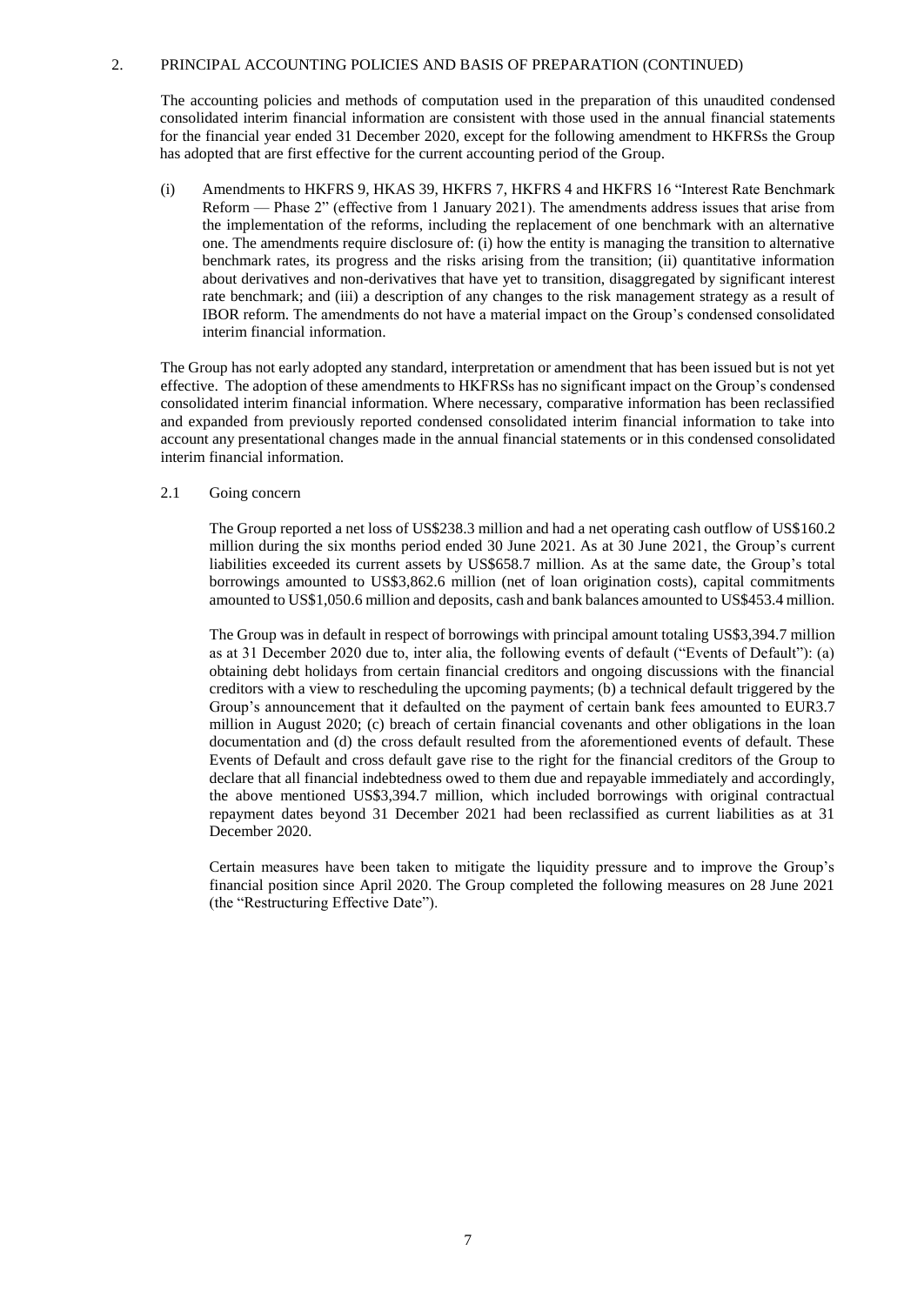- 2.1 Going concern (Continued)
	- a) New Money Facilities
		- i. The Group obtained a new EUR240.0 million subordinated secured loan facility and a EUR60.0 million silent participation (being a form of lending which takes effect via provision of a limited-recourse equity stake to the lender in exchange for contribution of funding) (together the "New EUR300 million WSF Funding") which was provided by the Wirtschaftsstabilisierungsfonds (the "WSF") to MV Werften Holdings Limited ("MVWH") (an indirect wholly-owned subsidiary of the Company) and/or certain of its subsidiaries in order to fund the completion of the partially-completed Crystal Endeavor and Global Dream vessels and certain overhead costs. The New EUR300 million WSF Funding is guaranteed by the Company and certain wholly-owned subsidiaries of MVWH and secured by way of a composite security and guarantee package of the Group; and
		- ii. The Group obtained a newly committed EUR313.6 million post-delivery financing facility on substantially standard market terms for the Crystal Endeavor vessel as provided by certain existing lenders to the Group. This facility is guaranteed by the Company and an indirect wholly-owned subsidiary of the Company. The Crystal Endeavor vessel was completed and delivered in June 2021 and the post-delivery financing facility was fully drawn down in June 2021.
	- b) Amendment and Extension of Existing Financial Indebtedness
		- i. Amendments to US\$981.1 million of existing financial indebtedness of the Company to reflect the following:
			- a. a material extension of maturity of the facilities until no earlier than 31 July 2026; and
			- b. a reduction in, and the harmonisation of, interest margins for up to 24 months;
		- ii. Retention of all guarantees and security under the Group's existing financing arrangements, along with the implementation of appropriate limited credit enhancement arrangements including granting of new security and assignment of rights;
		- iii. Continued provision for drawdowns under existing pre-delivery financing arrangements available to the Group in order to fund completion of construction of the partially-completed Global Dream vessel;
		- iv. Suspension of amortisation payment requirements under separate secured financing arrangements entered into by Dream Cruises, Crystal Cruises and Star Cruises entities of US\$1.5 billion until the earlier of (a) 29 June 2023 and (b) the date falling 24 months after the Restructuring Effective Date (the "Deferral Longstop Date") along with consequential adjustments to each affected amortisation schedule;
		- v. Suspension of financial covenant testing under all of the Group's existing financing arrangements which contain financial covenants until the Deferral Longstop Date, other than a minimum liquidity covenant (the "Minimum Liquidity Covenant") which require the Group to maintain a minimum liquidity of aggregate amount of cash and cash equivalents and eligible collateral of US\$40.0 million;
		- vi. A full reset of all existing financial covenants with effect from the Deferral Longstop Date to reflect appropriate ratios for the purposes of facilitating a fully funded business plan aligned with anticipated market recovery;
		- vii. Approvals by the existing lenders of the existing financial indebtedness mentioned in (i) and (iv) above on the waiver of any outstanding Events of Default and cross defaults that existed as at the Restructuring Effective Date; and
		- viii. Conversion of the Group's existing letter of credit facility to a term loan of approximately US\$102.0 million to finance the Group's working capital requirements.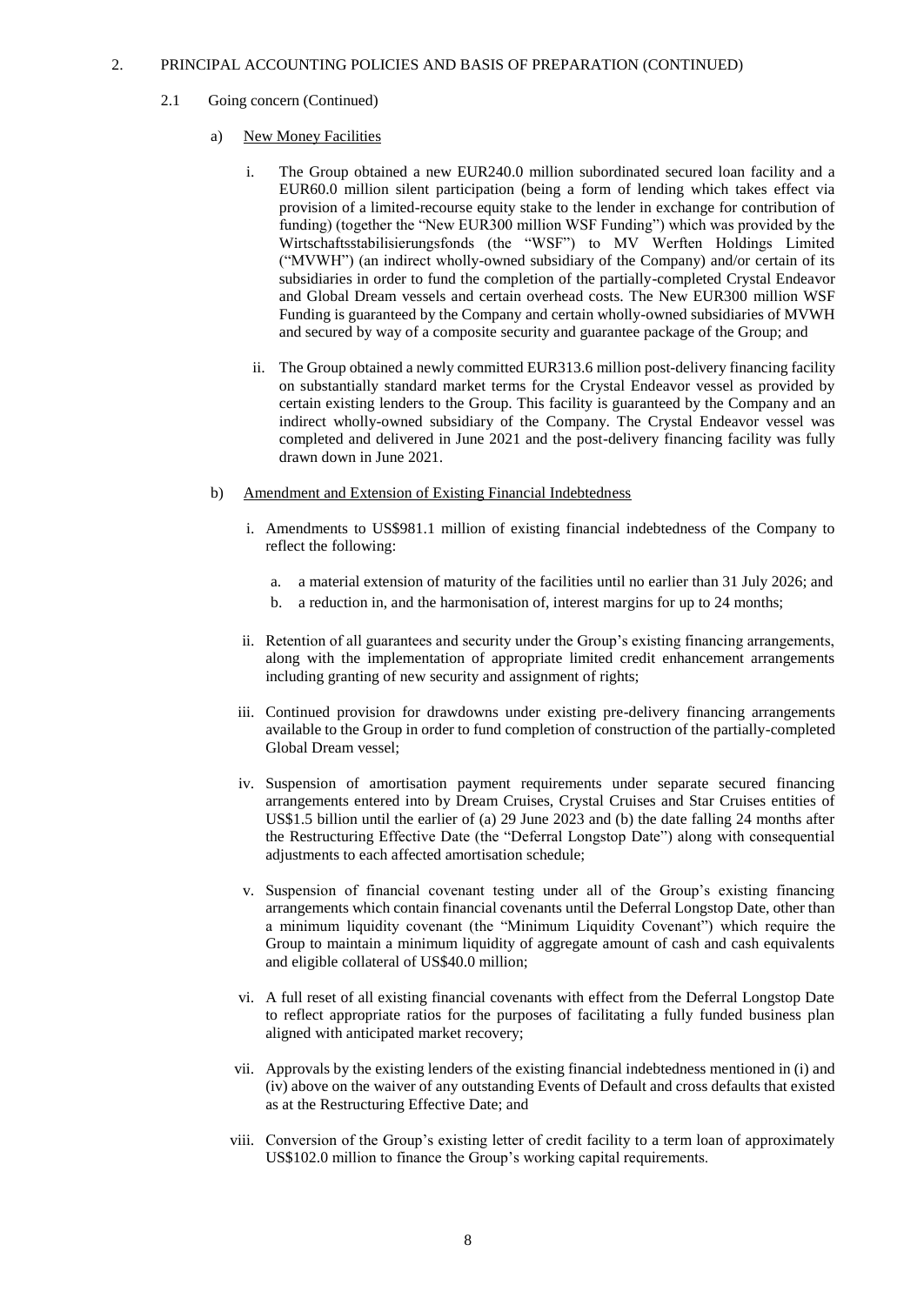- 2.1 Going concern (Continued)
	- c) Provision of Backstop Funding Arrangements to Address Future Liquidity Needs

In addition, pursuant to the terms of the overall restructuring, the following backstop funding arrangements will be provided to address potential liquidity needs of the Group in the future (together, the "Backstop Instruments"):

- i. An equity financing of the Company for a value of not less than US\$30.0 million; and
- ii. Entry by the Company and certain wholly-owned subsidiaries of MVWH into conditional, committed standby loan facilities provided by the State of Mecklenburg Vorpommern and the WSF in an aggregate amount of US\$118.0 million, which shall be secured by, inter alia, second and third ranking mortgages over the World Dream vessel.

The Backstop Instruments may be drawn down in order to meet the debt servicing obligations of the Group in the event that the Minimum Liquidity Covenant is breached or forecasted to be breached. However, the aforementioned Backstop Instruments shall terminate on, inter alia, the date the Company and/or its subsidiaries obtain appropriate alternative sources of financing and deposit cash or cash equivalents in an amount of no less than US\$148.0 million into a restricted account or the Group maintains compliance with certain financial covenants.

Up to the date of approval of the condensed consolidated interim financial information, the Group was still in the process to further strengthen the Group's financial position through various other measures which include, amongst others, the following:

d) Application of further debt holiday, waiver from compliances with debt covenants and waivers for past defaults for the Genting Dream sale and leaseback arrangement

The Group has obtained debt holiday and waiver from compliances with debt covenants from the financial creditors of the Genting Dream sale and leaseback arrangement ("Lessors") up to 15 October 2021 and 31 December 2021 respectively. On 20 July 2021, the Group submitted an application for further debt holiday, further waiver from compliances with debt covenants and waivers for past defaults from the Lessors for its borrowings with a principal amount of US\$873.4 million as at 30 June 2021. Based on the communications with the Lessors, the Directors are of the opinion that there are reasonable prospects that the Group can obtain further debt holiday and further waiver from compliances with debt covenants up to 16 October 2022 and 30 June 2023 respectively and waivers for all past defaults from the Lessors. Should the waivers on the compliance with debt covenants beyond 31 December 2021 and the past defaults not obtained, the Lessors may demand for immediate repayment of the borrowings in respect of the Genting Dream sale and leaseback arrangement which will also trigger the cross default clauses in all other borrowings of the Group.

e) Resumption of the cruise operations in 2021 and the recovery of cruise operations back to prepandemic level in 2022

The Group's Dream Cruises has resumed cruise operation in Taiwan with Explorer Dream since July 2020, in Singapore with World Dream since November 2020 and in Hong Kong with Genting Dream since July 2021. The Group's Crystal Cruises has also resumed Crystal Serenity with "Luxury Bahamas Escapes" since July 2021 and Crystal Symphony with "Luxury Bermuda Escapes" since August 2021. There has been significant reduction in operation costs and breakeven occupancy as a result of the reduced manpower structure and simplified operation. Contributions from operating vessels have reduced the burn rate. However, outbreaks of COVID Delta variant had resulted in capacity being lowered for Singapore, one month delay before the Hong Kong government allowed cruising operations and approval of resumption of cruising in Taiwan in September 2021, which has been suspended since May 2021. Management expects that the Group's remaining cruise ships will be allowed to operate depending on the control of COVID-19 and Delta variant in other countries. Should the capacity restrictions imposed on the cruise ships under operations not be lifted in 2022 or the COVID-19 pandemic has worsened to a level which will affect the operations of the cruise industry, there will be significant negative impact to the Group's cash flows from operations.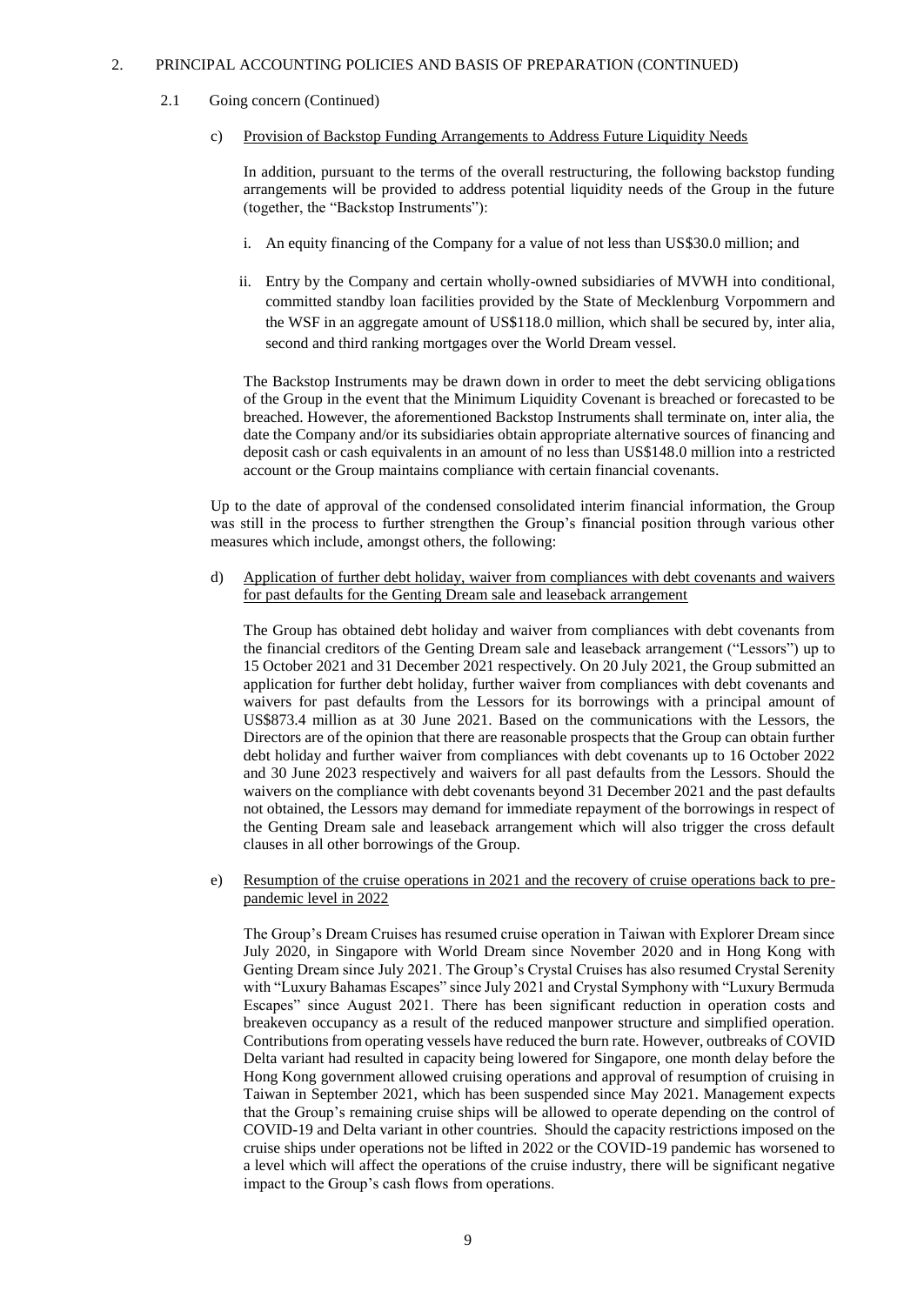### 2.1 Going concern (Continued)

#### f) Deferment or cancellation of the Group's capital commitments

The Group also has certain contractual financial obligations and various capital expenditures to be settled, out of which the majority are in relation to the construction of cruise ships. The Group will continue with the construction of Global Dream and the related capital commitments of approximately US\$291.2 million will be funded by the existing pre-delivery financing arrangements available to the Group.

The Group has deferred the construction of the Global II cruise ship and has suspended the construction of the Endeavor II and the Universal Class cruise ships. Management is currently finalising the timing of the shipbuilding plans and is in the midst of discussions with the German Government, the potential lenders and business partners for the financing of the construction of Global II and the revival of the construction of Endeavor II and Universal Class cruise ships. Further discussions with suppliers and contractors will be carried out when the revised shipbuilding plans are finalised. At this juncture, based on discussions with the suppliers and contractors, management is of the view that the Group will be able to defer the capital commitments of Global II amounting to US\$458.9 million beyond 2021. The Group also has an option to cancel the capital commitments related to the construction of Universal Class cruise ships of approximately US\$260.6 million for a compensation of approximately US\$13.4 million.

g) Application of further debt holiday, waiver from compliances with debt covenants and waivers for past defaults for borrowings from other financial creditors, amounting to US\$41.6 million

The Group is obtaining debt holidays, waiver from compliances with debt covenants and waivers for past defaults from other financial creditors for its borrowings of US\$41.6 million as at 30 June 2021. Based on their communication with the other creditors, the Directors are of the opinion that there are reasonable prospects that the Group can obtain debt holiday, waiver from compliances with debt covenants beyond 30 June 2022 and waivers for past defaults from the other financial creditors.

## h) Monetising some of the Group's non-core assets

If the outcome of the above mentioned measures is not favourable, the Group will monetise some of the Group's non-core assets which will provide the Group with additional liquidity to finance the Group's operations and scheduled loan repayments.

#### i) Raising new funds from investors in the Group's cruise brands and shipyards

The Group continues its efforts to raise new funds from investors in the Group's cruise brands and the shipyards, with a number of initiatives undertaken for completion by the end of 2021.

The Directors have reviewed the Group's cash flow projections, covering a period of not less than twelve months from 30 June 2021, prepared by management. They are of the opinion that, after taking into consideration the restructuring measures completed on 28 June 2021 and the anticipated outcome of the remaining on-going plans and measures above, the financial resources available to the Group, including cash and cash equivalents on hand and expected cash flows from operating activities, the Group will have sufficient cash flows to meet its operating requirements, investing activities and financial obligations for at least twelve months from 30 June 2021, and therefore, it is appropriate for the condensed consolidated interim financial information to be prepared on a going concern basis.

Notwithstanding the above, material uncertainties exist as to whether the Group can achieve the remaining plans and measures as stated in d) to i) above, and if any of the above measures does not materialise, it will have a significant adverse impact on the cash flows of the Group for the next twelve months from 30 June 2021.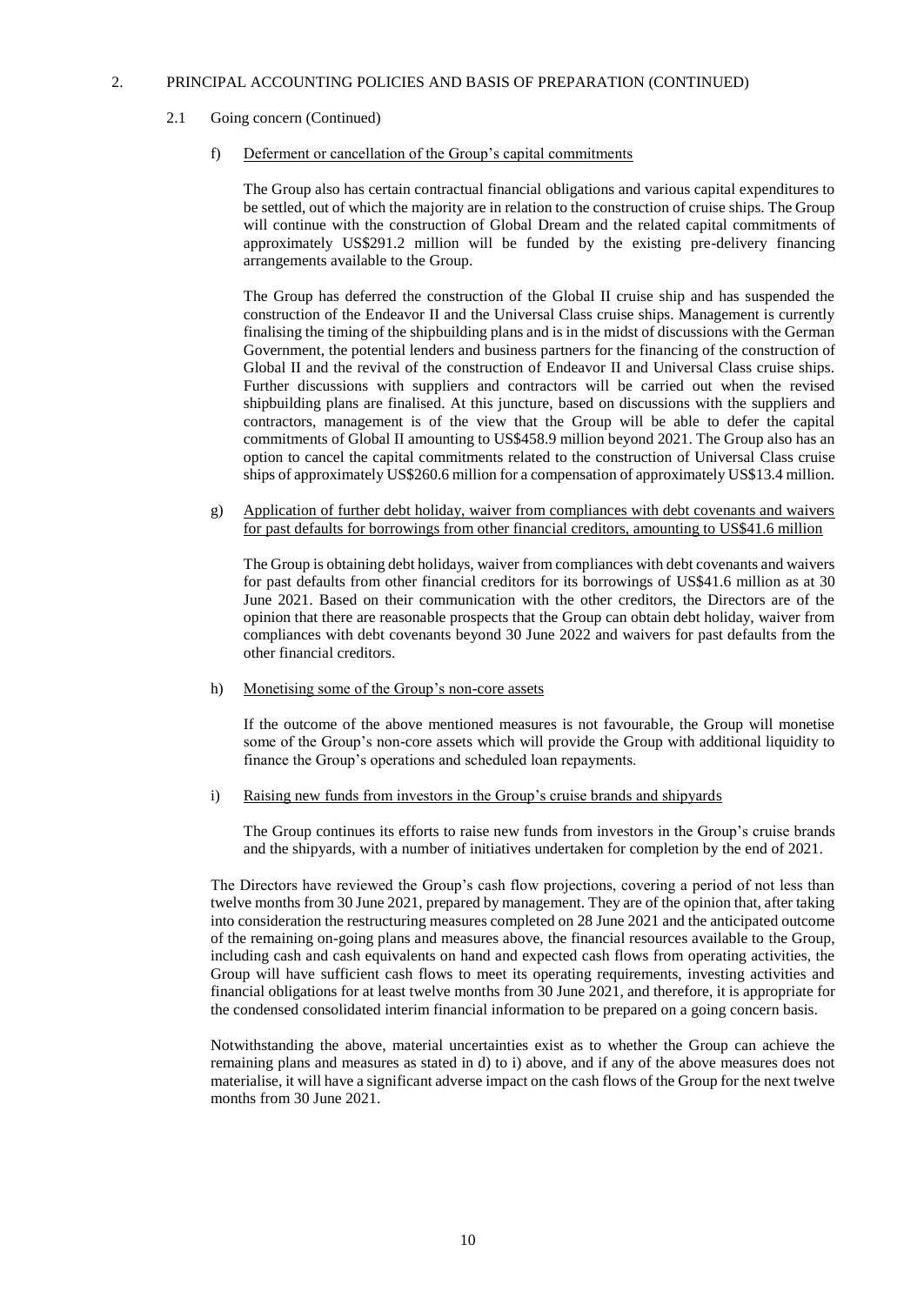## 2.1 Going concern (Continued)

Whether the Group will be able to continue as a going concern would depend on the following:

- 1. Whether the Group can timely obtain further debt holiday, further waiver from compliances with debt covenants beyond twelve months from 30 June 2021 and waivers for past defaults from the Lessors and the other financial creditors.
- 2. Whether the Group can take proactive measures to ensure the conditions of the vessels fulfil the relevant international regulators' requirements and cruise operations will normalise and achieve pre-pandemic level in 2022.
- 3. Whether the Group can timely agree with its suppliers and contractors to substantially defer or cancel its capital commitment for the ships where their construction was suspended and deferred beyond twelve months from 30 June 2021.
- 4. Whether, if the outcome of the above mentioned measures is not favourable, the Group will be able to monetise some of the Group's non-core assets to provide the Group with additional liquidity to finance the Group's operations and scheduled loan repayments, as and when needed.
- 5. Whether the Group can raise new funds from investors for the cruise brands and the shipyards by the end of 2021.

Should the Group fail to achieve the above-mentioned plans and measures, it may not be able to continue to operate as a going concern, and adjustments would have to be made to write down the carrying values of the Group's assets to their recoverable amounts, to provide for any further liabilities which might arise, and to reclassify non-current assets and non-current liabilities as current assets and current liabilities, respectively. The effects of these adjustments have not been reflected in these condensed consolidated interim financial information.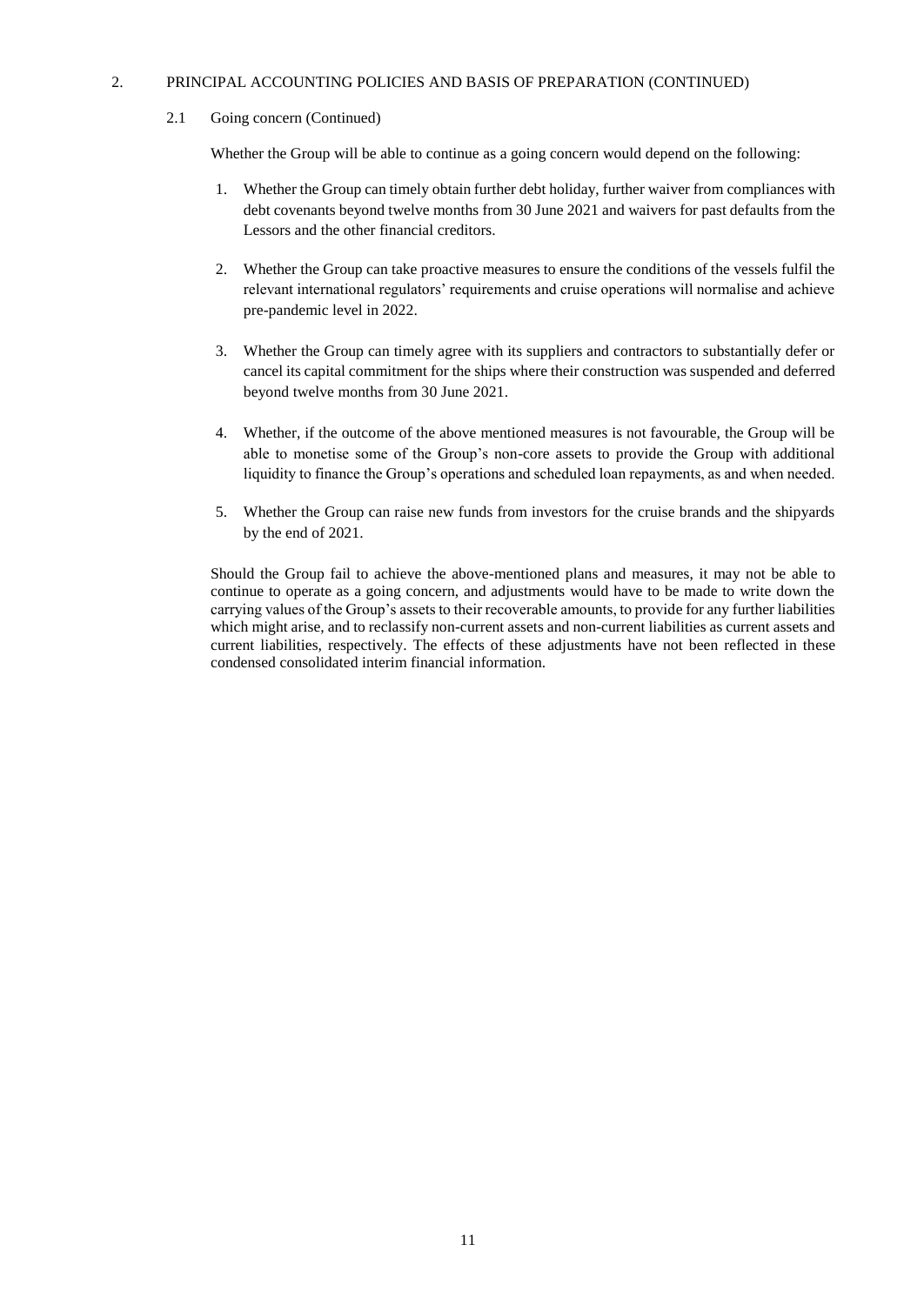#### 3. REVENUE AND SEGMENT INFORMATION

The Group is principally engaged in the operation of passenger cruise ships. Senior management reviews the performance and makes operating decisions and resources allocation based on the Group's internal reports. The Group's business is divided into cruise operation, shipyard operation and non-cruise operation. Accordingly, three reportable segments namely, cruise and cruise-related activities, shipyard and noncruise activities are identified.

Revenue from our cruise and cruise-related activities are categorised as "passenger ticket revenue" and "onboard revenue". Passenger ticket revenue primarily consists of revenue from the sale of passenger tickets and the sale of transportation to and from our cruise ships to the extent guests purchase these items from the Group. Onboard revenue primarily consists of revenue from food and beverage sales, third party concessionaires, shore excursion, entertainment and other onboard services.

Revenue from our shipyard primarily consists of revenue from shipbuilding, repairs and conversion activities.

Revenue from our non-cruise activities primarily consists of revenue from our onshore hotels, travel agent, aviation, entertainment and sales of residential property units, none of which are of a significant size to be reported separately.

Earnings before interest, taxes, depreciation and amortisation ("EBITDA") exclude, if any, share of profit/loss of joint ventures and associates, other income/gains or expenses/losses.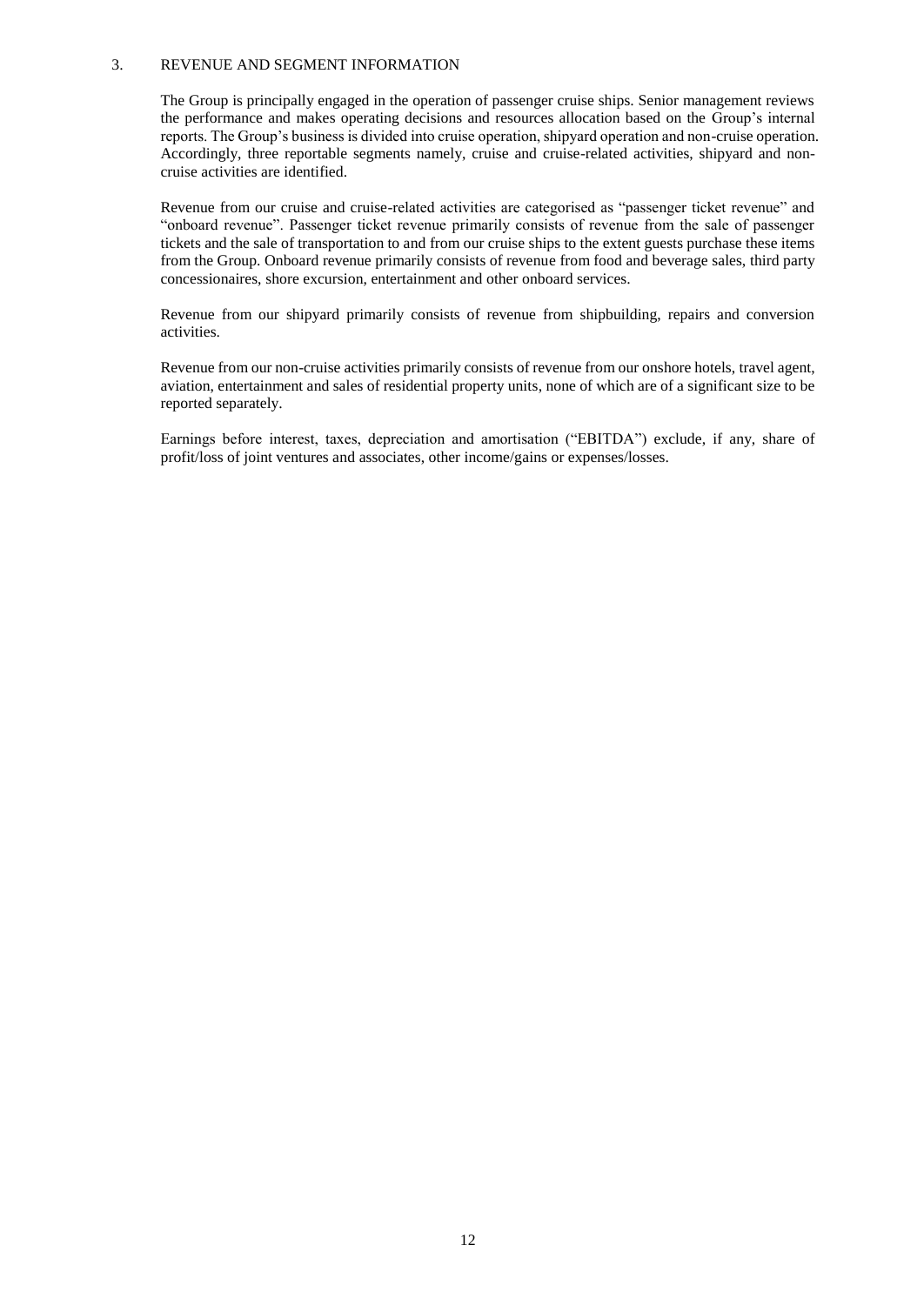The segment information of the Group is as follows:

| unaudited<br>Six months ended 30 June<br>2021                                                                                                   | Cruise and<br>cruise-related<br>activities <sup>(1)</sup><br><b>US\$'000</b> | Shipyard<br><b>US\$'000</b> | Non-cruise<br>activities<br><b>US\$'000</b> | Inter-segment<br>elimination/<br>adjustments <sup>(2)</sup><br><b>US\$'000</b> | Total<br><b>US\$'000</b>                                  |
|-------------------------------------------------------------------------------------------------------------------------------------------------|------------------------------------------------------------------------------|-----------------------------|---------------------------------------------|--------------------------------------------------------------------------------|-----------------------------------------------------------|
| Passenger ticket revenue<br>Onboard revenue<br>Revenue from shipyard                                                                            | 53,538<br>24,123                                                             | 220,977                     | 3,761                                       |                                                                                | 57,299<br>24,123<br>220,977                               |
| Other revenue                                                                                                                                   |                                                                              |                             | 16,114                                      |                                                                                | 16,114                                                    |
| Reportable segment revenue                                                                                                                      | 77,661                                                                       | 220,977                     | 19,875                                      |                                                                                | 318,513                                                   |
| Less: Inter-segment revenue $^{(2)}$                                                                                                            |                                                                              | (128, 332)                  | (7, 921)                                    |                                                                                | (136, 253)                                                |
| Total revenue from external<br>$cuts$ tomers <sup>(3)</sup>                                                                                     | 77,661                                                                       | 92,645                      | 11,954                                      |                                                                                | 182,260                                                   |
| <b>Segment EBITDA</b><br>Less: Depreciation and                                                                                                 | (117,972)                                                                    | (120, 182)                  | (9,606)                                     | 76,531                                                                         | (171, 229)                                                |
| amortisation                                                                                                                                    | (69,958)                                                                     | (22,709)                    | (8,586)                                     | 13,855                                                                         | (87, 398)                                                 |
| Segment results                                                                                                                                 | (187,930)                                                                    | (142, 891)                  | (18, 192)                                   | 90,386                                                                         | (258, 627)                                                |
| Share of profit of joint ventures<br>Share of profit of associates<br>Other income, net<br>Other losses, net<br>Finance income<br>Finance costs |                                                                              |                             |                                             |                                                                                | 1,041<br>27,989<br>28,248<br>(15, 173)<br>570<br>(17,982) |
| Loss before taxation<br>Taxation                                                                                                                |                                                                              |                             |                                             |                                                                                | (233, 934)<br>(4, 403)                                    |
| Loss for the period                                                                                                                             |                                                                              |                             |                                             |                                                                                | (238, 337)                                                |
| Other segment information:                                                                                                                      |                                                                              |                             |                                             |                                                                                |                                                           |
| Impairment loss on:<br>Property, plant and<br>equipment                                                                                         | 2,200                                                                        |                             | 8,162                                       |                                                                                | 10,362                                                    |

(1) Consistent with the internal reporting to the chief operating decision maker, included in the passenger ticket revenue of US\$53.5 million (six months ended 30 June 2020: US\$116.3 million) were revenue contributed by onboard activities of US\$26.9 million (six months ended 30 June 2020: US\$18.9 million) mainly for cruise cabins provided to customers in support of the Group's entertainment onboard activities.

(2) These eliminations are mainly to eliminate revenue and expenses relating to shipbuilding for the Group.

<sup>(3)</sup> During the six months ended 30 June 2021, revenue of the Group amounted to US\$182.3 million, of which revenue from contracts with customers totalled US\$166.2 million.

Revenue from contracts with customers is recognised as follows:

| unaudited<br>Six months ended 30 June 2021                                     | Cruise and<br>cruise-related<br>activities<br>US\$'000 | Shipyard<br>US\$'000 | Non-cruise<br>activities<br>US\$'000 | Total<br>US\$'000 |
|--------------------------------------------------------------------------------|--------------------------------------------------------|----------------------|--------------------------------------|-------------------|
| Timing of revenue recognition for<br>revenue from contracts with<br>customers: |                                                        |                      |                                      |                   |
| At a point in time                                                             | 11,539                                                 | 9,518                | 4,107                                | 25,164            |
| Over time                                                                      | 50,869                                                 | 82,631               | 7,490                                | 140,990           |
|                                                                                | 62,408                                                 | 92,149               | 11,597                               | 166,154           |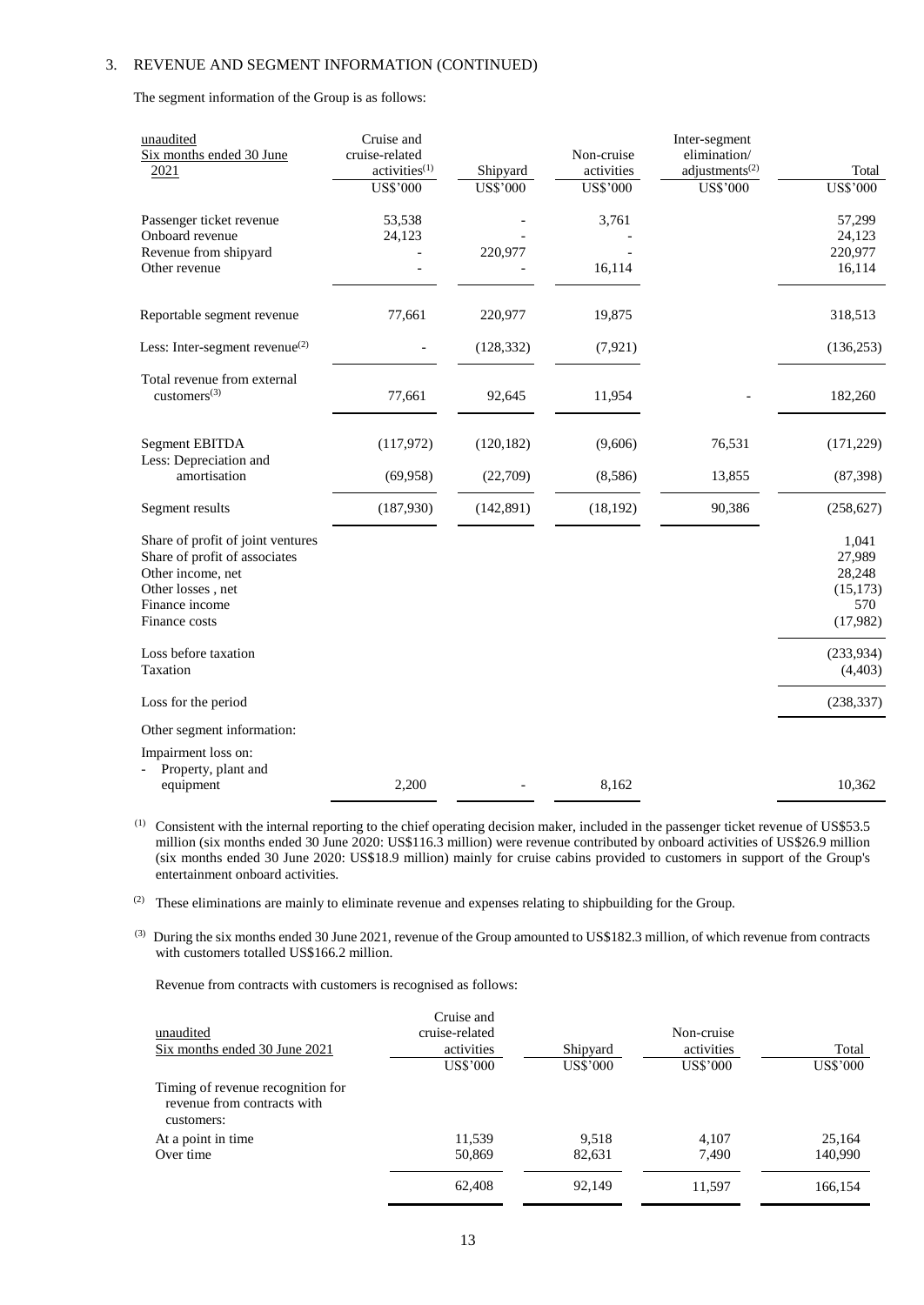The segment information of the Group is as follows: (Continued)

|                                                        | Cruise and<br>cruise-related |                | Non-cruise |                  |
|--------------------------------------------------------|------------------------------|----------------|------------|------------------|
| unaudited<br>As at 30 June 2021                        | activities                   | Shipyard       | activities | Total            |
|                                                        | US\$'000                     | US\$'000       | US\$'000   | US\$'000         |
| Segment assets                                         | 5,562,108                    | 758,827        | 725,437    | 7,046,372        |
| Deferred tax assets                                    |                              |                |            | 552              |
| <b>Total</b> assets                                    |                              |                |            | 7,046,924        |
| Segment liabilities<br>Loans and borrowings (including | 445,856                      | 165,017        | 42,350     | 653,223          |
| current portion)                                       | 3,793,050                    | 43,092         | 26,419     | 3,862,561        |
|                                                        | 4,238,906                    | 208,109        | 68,769     | 4,515,784        |
| Current income tax liabilities                         |                              |                |            | 4,612            |
| Deferred tax liabilities                               |                              |                |            | 11,660           |
| <b>Total liabilities</b>                               |                              |                |            | 4,532,056        |
| Capital expenditure:                                   |                              |                |            |                  |
| Property, plant and equipment<br>Right-of-use assets   | 244,625                      | 9,328<br>4,935 | 9<br>321   | 253,962<br>5,256 |
|                                                        | 244,625                      | 14,263         | 330        | 259,218          |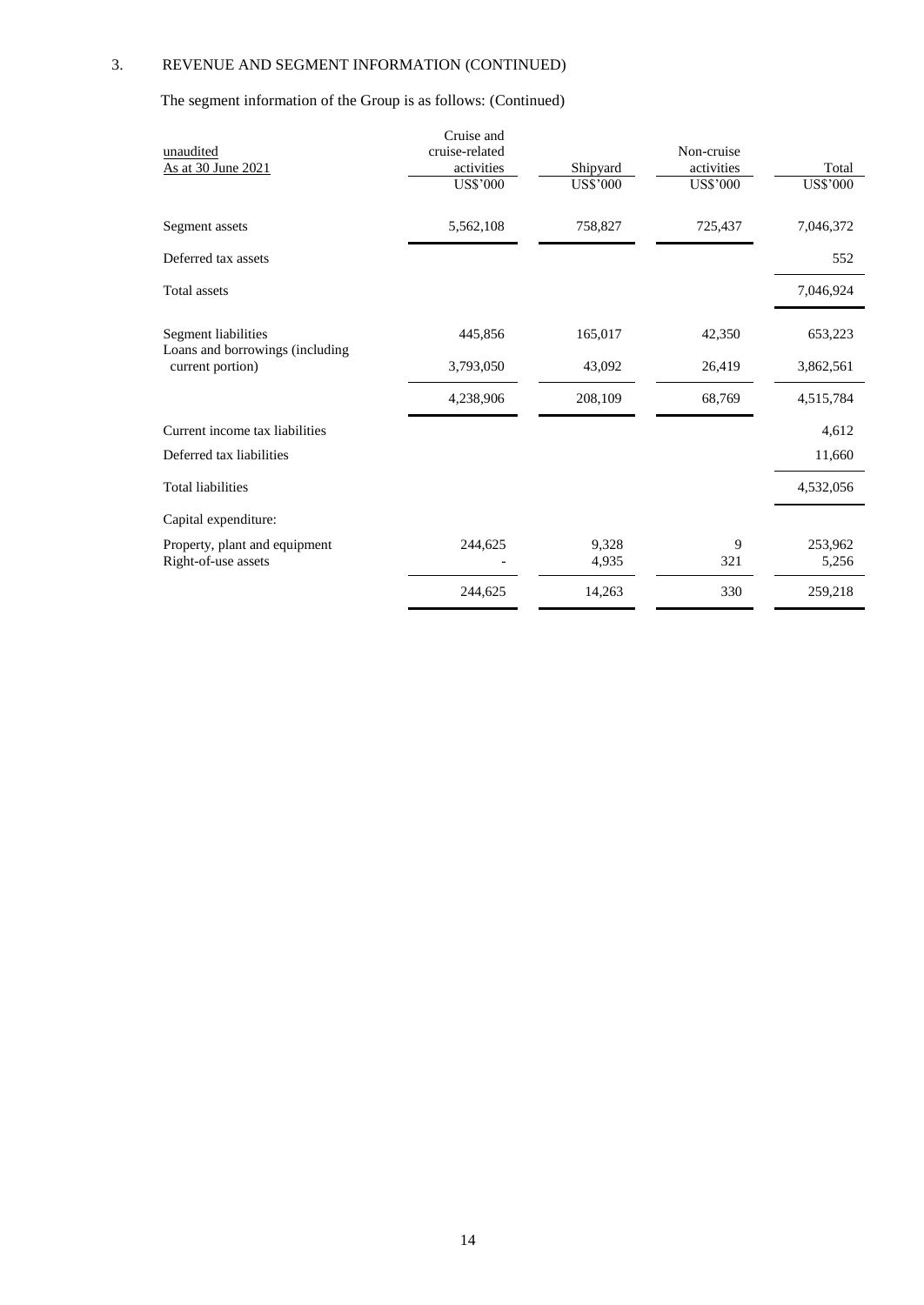| unaudited<br>Six months ended 30 June<br>2020                                                                                                 | Cruise and<br>cruise-<br>related<br>activities <sup>(1)</sup> | Shipyard              | Non-cruise<br>activities | Inter-segment<br>elimination/<br>adjustments <sup>(2)</sup> | Total                                                              |
|-----------------------------------------------------------------------------------------------------------------------------------------------|---------------------------------------------------------------|-----------------------|--------------------------|-------------------------------------------------------------|--------------------------------------------------------------------|
|                                                                                                                                               | <b>US\$'000</b>                                               | US\$'000              | US\$'000                 | US\$'000                                                    | <b>US\$'000</b>                                                    |
| Passenger ticket revenue<br>Onboard revenue<br>Revenue from shipyard<br>Other revenue                                                         | 116,288<br>26,376                                             | 411,663               | 3,999<br>18,316          |                                                             | 120,287<br>26,376<br>411,663<br>18,316                             |
| Reportable segment revenue<br>Less: Inter-segment revenue $^{(2)}$                                                                            | 142,664                                                       | 411,663<br>(347, 588) | 22,315<br>(2,828)        |                                                             | 576,642<br>(350, 416)                                              |
| Total revenue from external<br>customers $(3)$                                                                                                | 142,664                                                       | 64,075                | 19,487                   |                                                             | 226,226                                                            |
| Segment EBITDA<br>Less: Depreciation and                                                                                                      | (155,042)                                                     | (152, 347)            | (12, 845)                | 116,102                                                     | (204, 132)                                                         |
| amortisation                                                                                                                                  | (90, 388)                                                     | (27, 808)             | (19, 142)                | 18,261                                                      | (119,077)                                                          |
| Segment results                                                                                                                               | (245, 430)                                                    | (180, 155)            | (31,987)                 | 134,363                                                     | (323,209)                                                          |
| Share of loss of joint ventures<br>Share of loss of associates<br>Other expenses, net<br>Other losses, net<br>Finance income<br>Finance costs |                                                               |                       |                          |                                                             | (80)<br>(37, 357)<br>(10, 844)<br>(349, 174)<br>2,011<br>(40, 153) |
| Loss before taxation<br>Taxation                                                                                                              |                                                               |                       |                          |                                                             | (758, 806)<br>16,208                                               |
| Loss for the period                                                                                                                           |                                                               |                       |                          |                                                             | (742, 598)                                                         |
| Other segment information:<br>Impairment loss on:<br>- Property, plant and                                                                    |                                                               |                       |                          |                                                             |                                                                    |
| equipment<br>- Intangible assets<br>- Other assets                                                                                            | 122,757<br>12,927                                             | 15,267<br>134,428     | 47,319<br>2,603          |                                                             | 185,343<br>137,031<br>12,927                                       |

<sup>(3)</sup> During the six months ended 30 June 2020, revenue of the Group amounted to US\$226.2 million, of which revenue from contracts with customers totalled US\$207.3 million.

Revenue from contracts with customers is recognised as follows:

| unaudited                                                                   | Cruise and<br>cruise-related |                      | Non-cruise             |                   |
|-----------------------------------------------------------------------------|------------------------------|----------------------|------------------------|-------------------|
| Six months ended 30 June 2020                                               | activities<br>US\$'000       | Shipyard<br>US\$'000 | activities<br>US\$'000 | Total<br>US\$'000 |
| Timing of revenue recognition for revenue<br>from contracts with customers: |                              |                      |                        |                   |
| At a point in time                                                          | 12.930                       | 2,636                | 6.777                  | 22,343            |
| Over time                                                                   | 117,582                      | 60.922               | 6.447                  | 184.951           |
|                                                                             | 130,512                      | 63,558               | 13.224                 | 207,294           |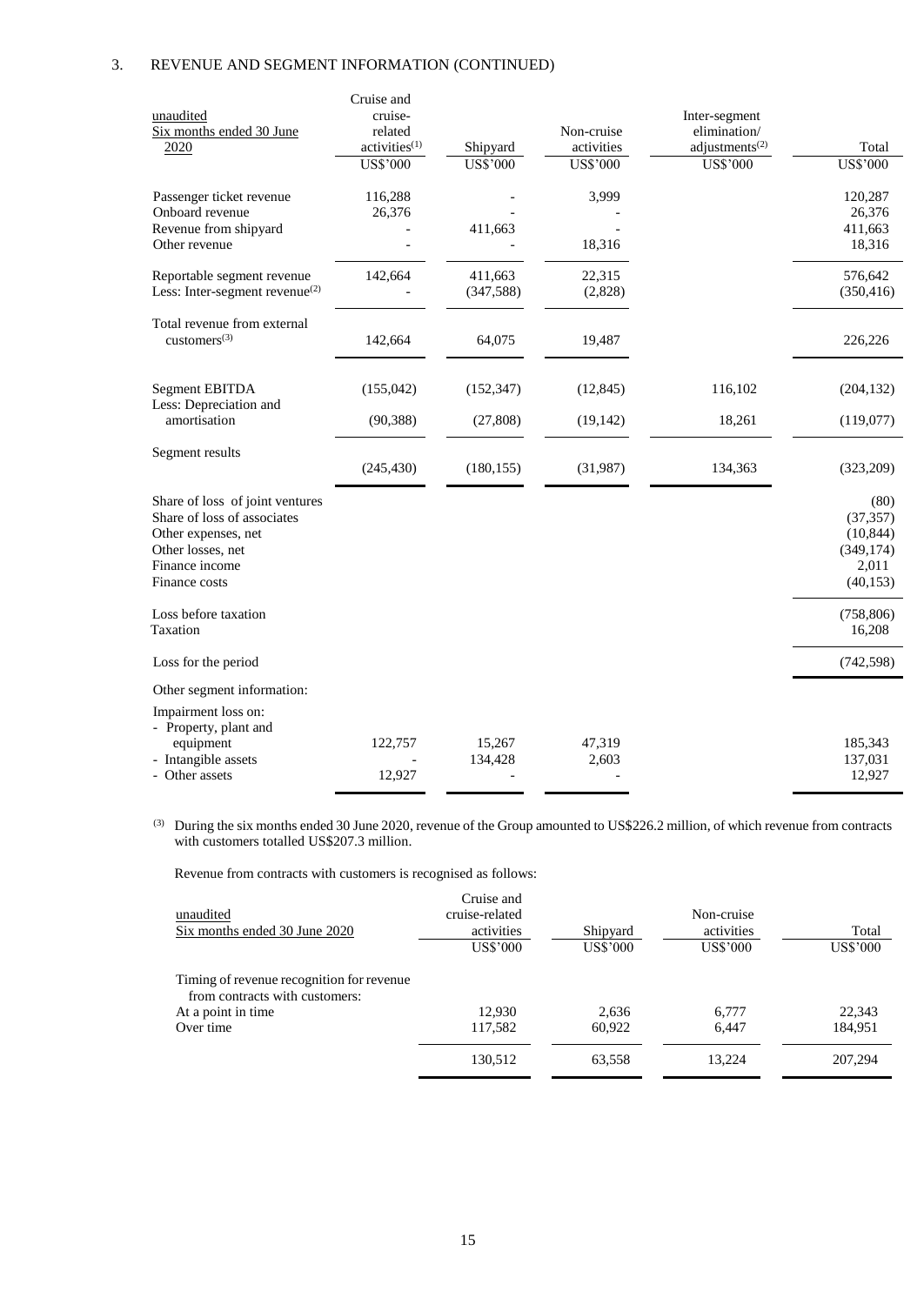| audited<br>As at 31 December 2020                      | Cruise and<br>cruise-related<br>activities<br>US\$'000 | Shipyard<br><b>US\$'000</b> | Non-cruise<br>activities<br>US\$'000 | Total<br>US\$'000 |
|--------------------------------------------------------|--------------------------------------------------------|-----------------------------|--------------------------------------|-------------------|
| Segment assets                                         | 5,253,045                                              | 606,405                     | 860,598                              | 6,720,048         |
| Deferred tax assets                                    |                                                        |                             |                                      | 585               |
| Total assets                                           |                                                        |                             |                                      | 6,720,633         |
| Segment liabilities<br>Loans and borrowings (including | 372,678                                                | 170,542                     | 37,194                               | 580,414           |
| current portion)                                       | 3,267,262                                              | 116,862                     |                                      | 3,384,124         |
|                                                        | 3,639,940                                              | 287,404                     | 37,194                               | 3,964,538         |
| Current income tax liabilities                         |                                                        |                             |                                      | 4,488             |
| Deferred tax liabilities                               |                                                        |                             |                                      | 9,200             |
| <b>Total liabilities</b>                               |                                                        |                             |                                      | 3,978,226         |
| Capital expenditure:                                   |                                                        |                             |                                      |                   |
| Property, plant and equipment<br>Right-of-use assets   | 593,679<br>2,740                                       | 29,648<br>1,887             | 51,155<br>1,254                      | 674,482<br>5,881  |
|                                                        | 596,419                                                | 31,535                      | 52,409                               | 680,363           |

## 4. OTHER INCOME/(EXPENSES), NET

|                                                                 | Six months ended 30 June |                 |  |
|-----------------------------------------------------------------|--------------------------|-----------------|--|
|                                                                 | 2021                     | 2020            |  |
|                                                                 | US\$'000                 | <b>US\$'000</b> |  |
|                                                                 | unaudited                | unaudited       |  |
| Gain/(loss) on foreign exchange, net                            | 26,605                   | (8,210)         |  |
| Write off and gain on disposal of property, plant and equipment | 927                      | 35              |  |
| Other income/(loss), net                                        | 716                      | (2,669)         |  |
|                                                                 | 28,248                   | (10, 844)       |  |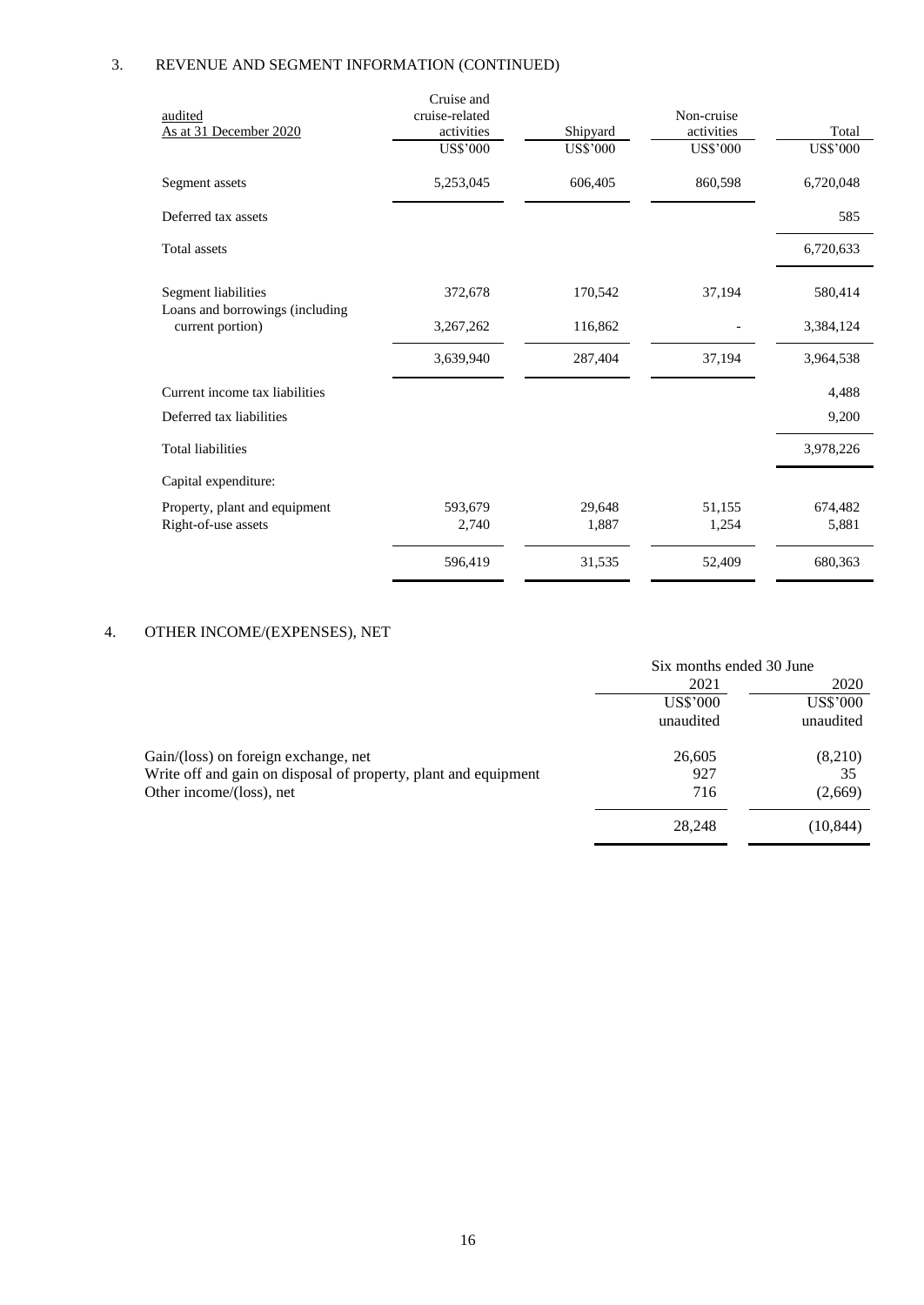|                                                            | Six months ended 30 June |            |
|------------------------------------------------------------|--------------------------|------------|
|                                                            | 2021                     | 2020       |
|                                                            | US\$'000                 | US\$'000   |
|                                                            | unaudited                | unaudited  |
| Impairment loss on:                                        |                          |            |
| Property, plant and equipment (note (a))<br>$\blacksquare$ | (10, 362)                | (185, 343) |
| Intangible assets<br>$\overline{a}$                        |                          | (137,031)  |
| Other assets<br>$\blacksquare$                             |                          | (12, 927)  |
| Loss on early repayment of bank borrowings                 |                          | (13, 865)  |
| Loss on deemed disposal of equity interest in an associate |                          | (8)        |
| Loss on disposal of interest in an associate               | (4,811)                  |            |
|                                                            | (15, 173)                | (349,174)  |

Note:

(a) The Group's operations continued to be affected by the effects of COVID-19 in the six months ended 30 June 2021. Having considered the consequential impact on the expected future operating cash flows, the Group consistently performed a review of the carrying value of its non-current assets. Accordingly, impairment losses of two cruise ships and an aircraft amounted to US\$10.4 million were recognised.

## 6. FINANCE COSTS

|                                                                      | Six months ended 30 June |           |
|----------------------------------------------------------------------|--------------------------|-----------|
|                                                                      | 2021                     | 2020      |
|                                                                      | US\$'000                 | US\$'000  |
|                                                                      | unaudited                | unaudited |
| Commitment fees and amortisation of bank loans arrangement fees      | 12,331                   | 10,778    |
| Interests on bank loans and others                                   | 54,324                   | 61,200    |
| Gain arising from loan modifications                                 | (18, 532)                | (4,013)   |
| Write-off of bank loans arrangement fees                             | 2,326                    |           |
| Realised loss on interest rate swap contracts                        | 1,117                    |           |
| Fair value gain on interest rate swap contracts                      | (1,241)                  |           |
| Fair value losses on interest rate swap contracts designated as cash |                          |           |
| flow hedges – transfer from other comprehensive income               |                          | 443       |
| Interest expense on lease liabilities                                | 455                      | 976       |
|                                                                      | 50,780                   | 69,384    |
| Interest capitalised for qualifying assets                           | (32, 798)                | (29, 231) |
| Finance costs expensed                                               | 17,982                   | 40,153    |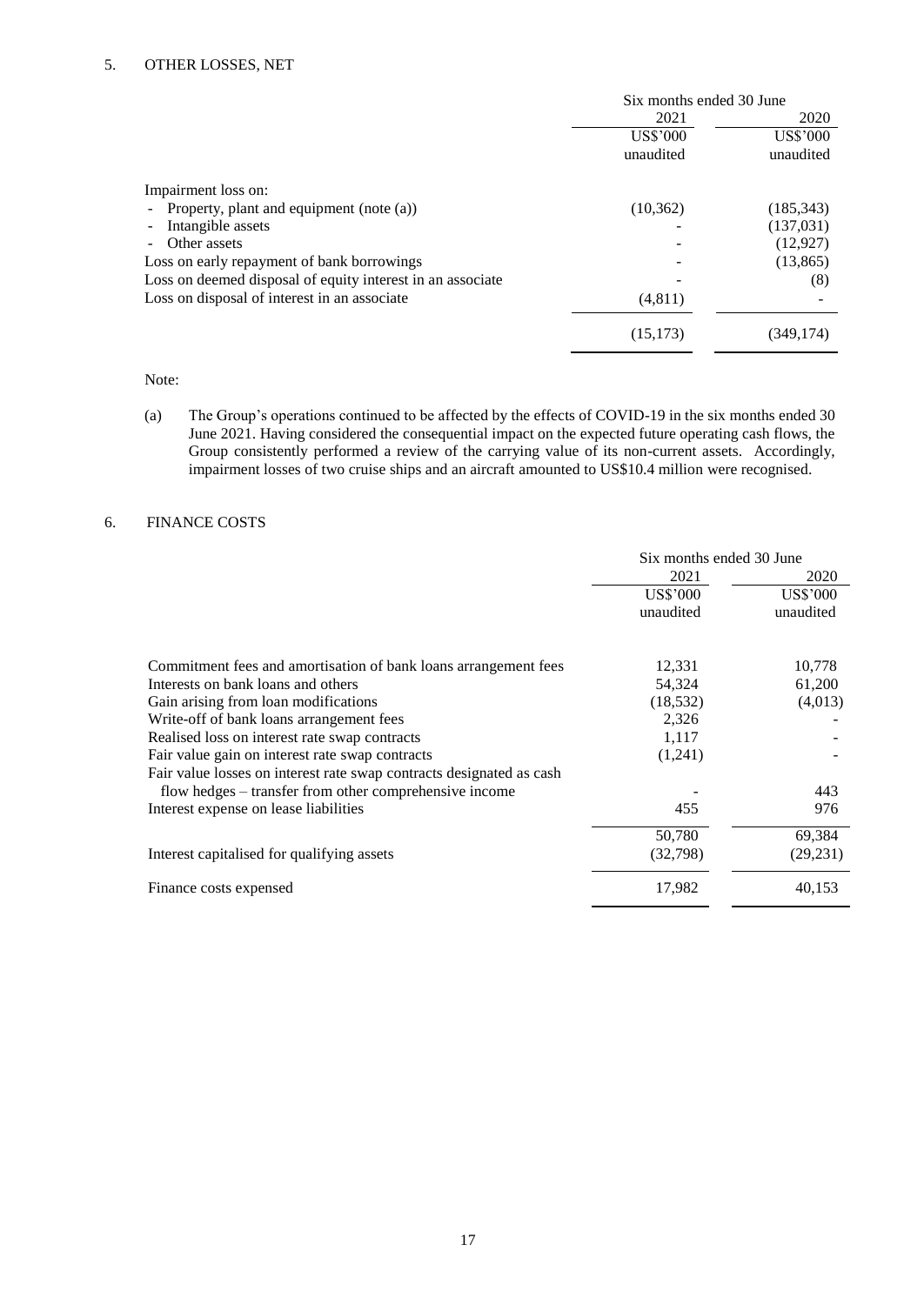## 7. LOSS BEFORE TAXATION

Loss before taxation is stated after charging the following:

|                                                          | Six months ended 30 June |           |
|----------------------------------------------------------|--------------------------|-----------|
|                                                          | 2021                     | 2020      |
|                                                          | US\$'000                 | US\$'000  |
|                                                          | unaudited                | unaudited |
| Commission, incentives, transportation and other related |                          |           |
| costs (including amortisation of incremental costs for   |                          |           |
| obtaining contracts of US\$3,017,000 (six months ended   |                          |           |
| 30 June 2020: US\$22,683,000)                            | 10.452                   | 28,825    |
| Onboard costs                                            | 6.284                    | 11.095    |
| Payroll and related costs included in operating expenses | 99.255                   | 120,340   |
| Food and supplies                                        | 4.366                    | 8.177     |
| Fuel costs                                               | 25.211                   | 39,004    |
| Advertising expenses                                     | 2.479                    | 20.473    |

## 8. TAXATION

|                                                  | Six months ended 30 June |                 |
|--------------------------------------------------|--------------------------|-----------------|
|                                                  | 2021                     | 2020            |
|                                                  | <b>US\$'000</b>          | <b>US\$'000</b> |
|                                                  | unaudited                | unaudited       |
| Overseas taxation                                |                          |                 |
| - Current taxation                               | 692                      | 1,207           |
| - Deferred taxation                              | 3,430                    | (13,262)        |
|                                                  | 4,122                    | (12,055)        |
| Under/(over) provision in respect of prior years |                          |                 |
| - Current taxation                               | 281                      | (4,153)         |
| Tax expense/(credit)                             | 4,403                    | (16,208)        |

The Group has incurred tax charges, as shown above, based on income derived from certain jurisdictions where it operates. The appropriate tax rates have been applied in order to determine the applicable tax charges in accordance with relevant tax regulations. Certain revenue of the Group derived from international waters or outside taxing jurisdictions is not subject to income tax and/or is eligible to tax exemption.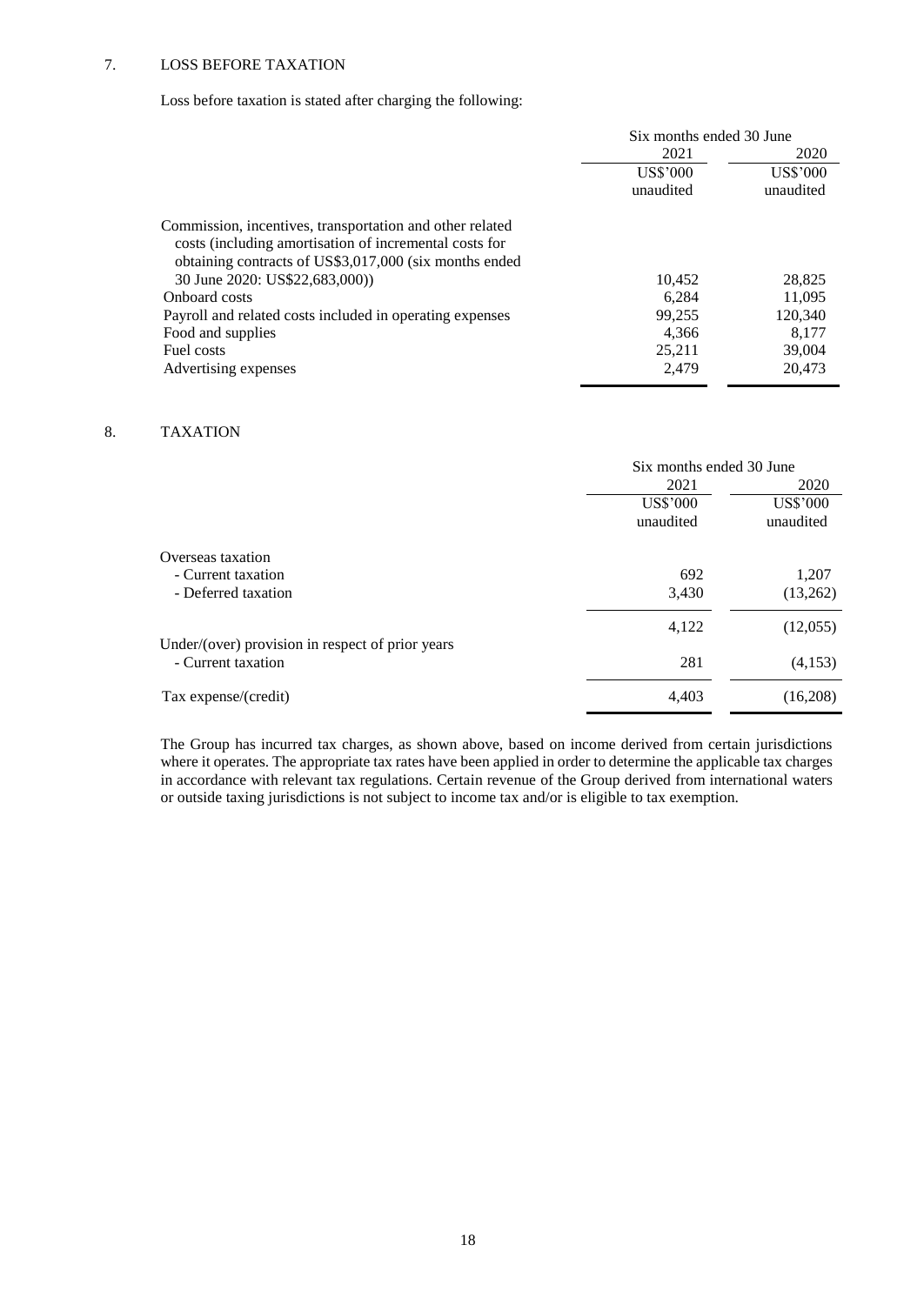## 9. LOSS PER SHARE

Loss per share is computed as follows:

|                                                                                            | Six months ended 30 June |              |
|--------------------------------------------------------------------------------------------|--------------------------|--------------|
|                                                                                            | 2021                     | 2020         |
|                                                                                            | unaudited                | unaudited    |
| <b>BASIC</b>                                                                               |                          |              |
| Loss attributable to equity owners of the Company for the period<br>(US\$'000)             | (231, 225)               | (687,056)    |
| Weighted average outstanding ordinary shares, in thousands                                 | 8,482,490                | 8,482,490    |
| Basic loss per share for the period in US cents                                            | (2.73)                   | (8.10)       |
| <b>DILUTED</b>                                                                             |                          |              |
| Loss attributable to equity owners of the Company for the period<br>(US\$'000)             | (231, 225)               | (687, 056)   |
| Weighted average outstanding ordinary shares, in thousands                                 | 8,482,490                | 8,482,490    |
| Effect of dilutive potential ordinary shares on exercise of share<br>options, in thousands | $N/A^*$                  | $\mathbf{A}$ |
| Weighted average outstanding ordinary shares after assuming<br>dilution, in thousands      | 8,482,490                | 8,482,490    |
| Diluted loss per share for the period in US cents                                          | (2.73)                   | (8.10)       |

\* No diluted loss per share has been calculated as there were no dilutive potential ordinary shares for the six months ended 30 June 2021. The calculation of diluted loss per share for the six months ended 30 June 2020 did not take into account the share options of the Company as the assumed exercise had an anti-dilutive effect on the basic loss per share. Therefore, the diluted loss per share is the same as basic loss per share.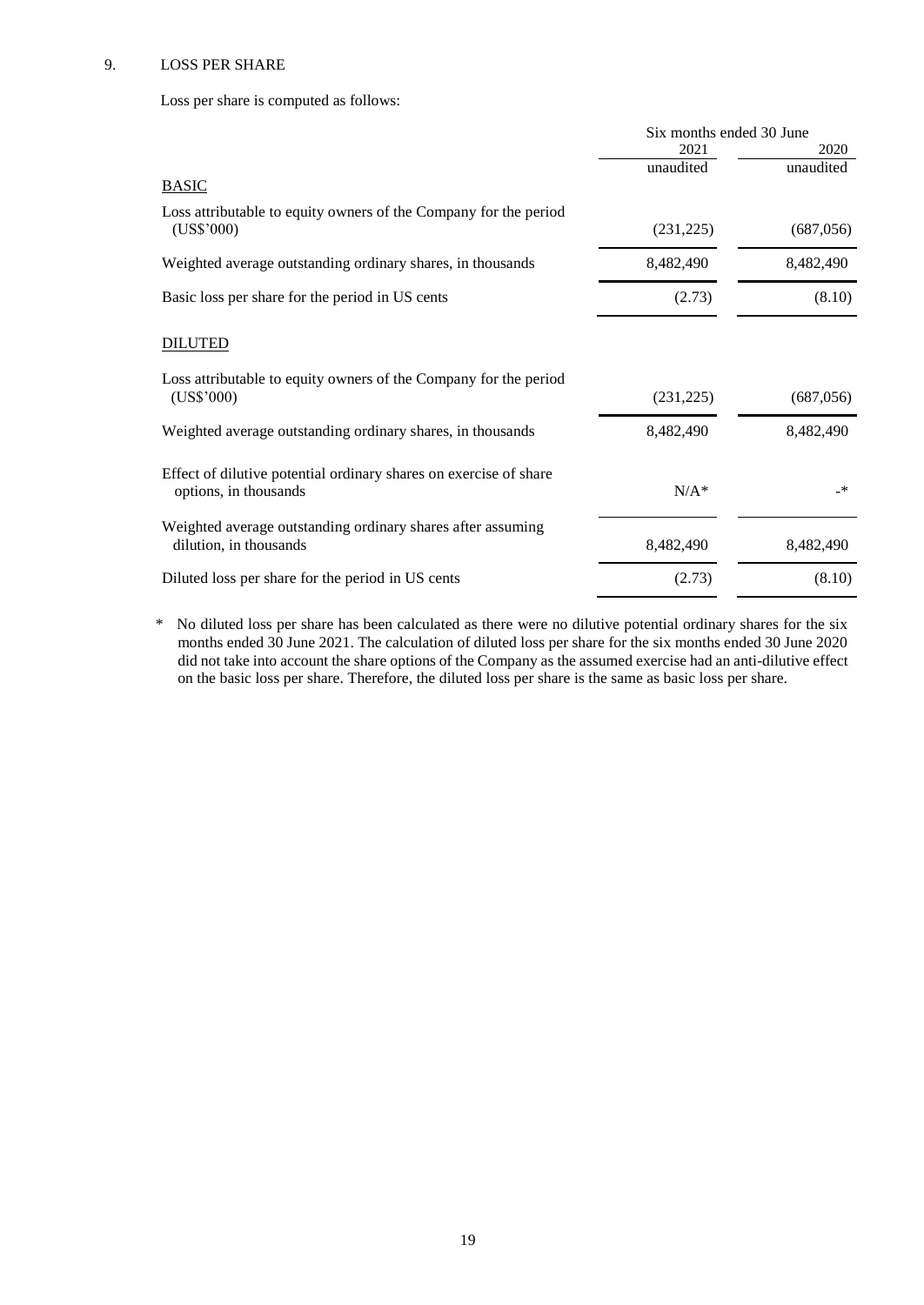|                      | As at           |                 |
|----------------------|-----------------|-----------------|
|                      | 30 June         | 31 December     |
|                      | 2021            | 2020            |
|                      | <b>US\$'000</b> | <b>US\$'000</b> |
|                      | unaudited       | audited         |
| Trade receivables    | 36,405          | 31,752          |
| Less: Loss allowance | (7,884)         | (7,688)         |
|                      | 28,521          | 24,064          |

The ageing analysis of the trade receivables after loss allowance by invoice date is as follows:

|                      | As at           |                 |
|----------------------|-----------------|-----------------|
|                      | 30 June         | 31 December     |
|                      | 2021            | 2020            |
|                      | <b>US\$'000</b> | <b>US\$'000</b> |
|                      | unaudited       | audited         |
| Current to 30 days   | 7,369           | 7,505           |
| 31 days to 60 days   | 361             | 215             |
| 61 days to 120 days  | 1,161           | 790             |
| 121 days to 180 days | 393             | 133             |
| 181 days to 360 days | 7,321           | 10,034          |
| Over 360 days        | 11,916          | 5,387           |
|                      | 28,521          | 24,064          |

Credit terms generally range from payment in advance to 45 days credit (31 December 2020: payment in advance to 45 days credit).

## 11. TRADE PAYABLES

The ageing analysis of trade payables based on invoice date is as follows:

|                      | As at           |                 |
|----------------------|-----------------|-----------------|
|                      | 30 June         | 31 December     |
|                      | 2021            | 2020            |
|                      | <b>US\$'000</b> | <b>US\$'000</b> |
|                      | unaudited       | audited         |
| Current to 60 days   | 84,977          | 105,874         |
| 61 days to 120 days  | 22,514          | 14,821          |
| 121 days to 180 days | 2,744           | 16,269          |
| Over 180 days        | 42,340          | 38,587          |
|                      | 152,575         | 175,551         |

Credit terms granted to the Group generally vary from no credit to 45 days credit (31 December 2020: no credit to 45 days credit).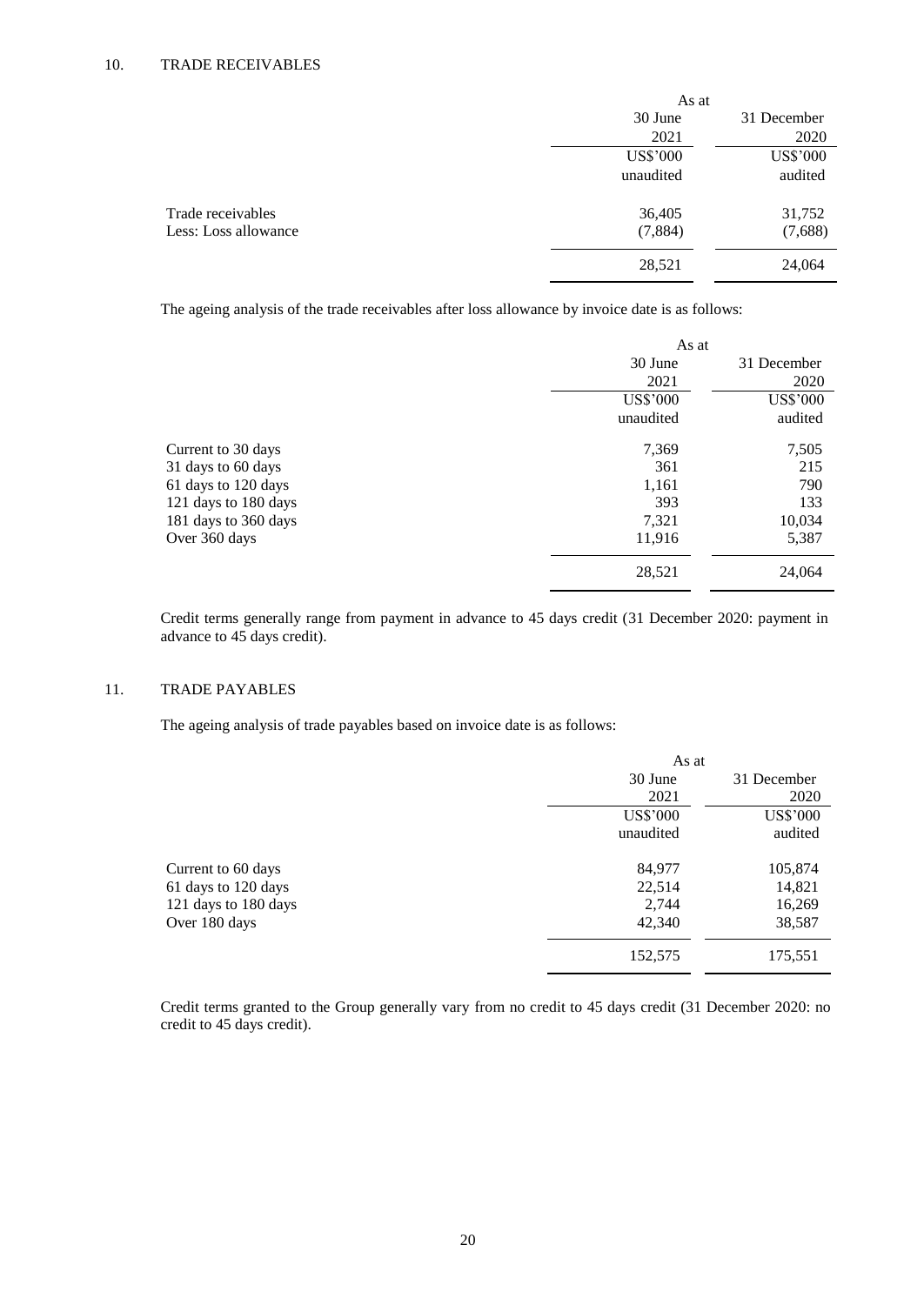## **INTERIM DIVIDEND**

The Board of Directors of the Company do not recommend the declaration of interim dividend in respect of the six months ended 30 June 2021 (30 June 2020: Nil).

### **BUSINESS REVIEW**

The commentary below is prepared based on a comparison of the results of the Group for the six months ended 30 June 2021 ("1H2021") and six months ended 30 June 2020 ("1H2020").

The Group reduced EBITDA loss of US\$171.2 million in 1H2021 compared to EBITDA loss of US\$204.1 million in 1H2020 due to resumption of cruise operations in Taiwan and Singapore and control of operating costs. After depreciation and amortisation, Operating Loss was at US\$258.6 million in 1H2021 compared to US\$323.2 million in 1H2020. Net loss in 1H2021 was US\$238.3 million compared to US\$742.6 million in 1H2020 due mainly to reduction in impairment losses.

Total revenue decreased to US\$182.3 million in 1H2021 compared to US\$226.2 million in 1H2020 mainly due to suspension of Crystal Cruises and Star Cruises operation since COVID-19 outbreak in early 2020, offset by resumption of some of Dream Cruises operations in 1H2021.

The reduction in EBITDA loss was mainly due to active drive to resume domestic cruising in Taiwan and Singapore and the effective containment of expenses in Crystal, Star and Dream Cruises, offset by the slight increase in EBITDA loss in shipyard business due to the reduced utilisation and the pre-operating costs for the preparation of Global Dream delivery in next year.

## **Share of Profit/(Loss) of Joint Ventures and Associates**

Share of profit of joint ventures and associates totalled US\$29.0 million in 1H2021 compared with loss of US\$37.4 million in 1H2020, which was mainly attributable to the profit of Travellers International Hotel Group, Inc. as a result of a gain for the services provided by its foreign subsidiary to a business partner for a project to co-develop a casino and hotel in the Philippines.

## **Other Income/(Expenses), net**

Net other income in 1H2021 amounted to US\$28.2 million compared net other expenses amounted to US\$10.8 million in 1H2020. In 1H2021, net other income mainly included foreign exchange gain amounted to US\$26.6 million (1H2020: loss of US\$8.2 million) resulting primarily from the depreciation in Euro currency against US dollars for its Euro denominated loans and borrowings.

#### **Other Losses, net**

Net other losses in 1H2021 amounted to US\$15.2 million mainly due to loss on disposal of the entire interests in an associate amounted to US\$4.8 million and impairment loss on property, plant and equipment of US\$10.4 million. In 1H2020, net other losses amounted to US\$349.2 million mainly due to impairment loss on property, plant and equipment, intangible assets and other assets of US\$185.3 million, US\$137.0 million and US\$12.9 million respectively.

#### **Net Finance Costs**

Net finance costs (i.e. finance costs, net of finance income) in 1H2021 was US\$17.4 million compared with US\$38.1 million in 1H2020 mainly due to lower interest expenses arising from lower interest rates and gain arising from loan modifications after the completion of the restructuring exercise at the end of the period.

#### **Loss for the period**

The Group recorded consolidated net loss of US\$238.3 million in 1H2021, as compared with a consolidated net loss of US\$742.6 million in 1H2020.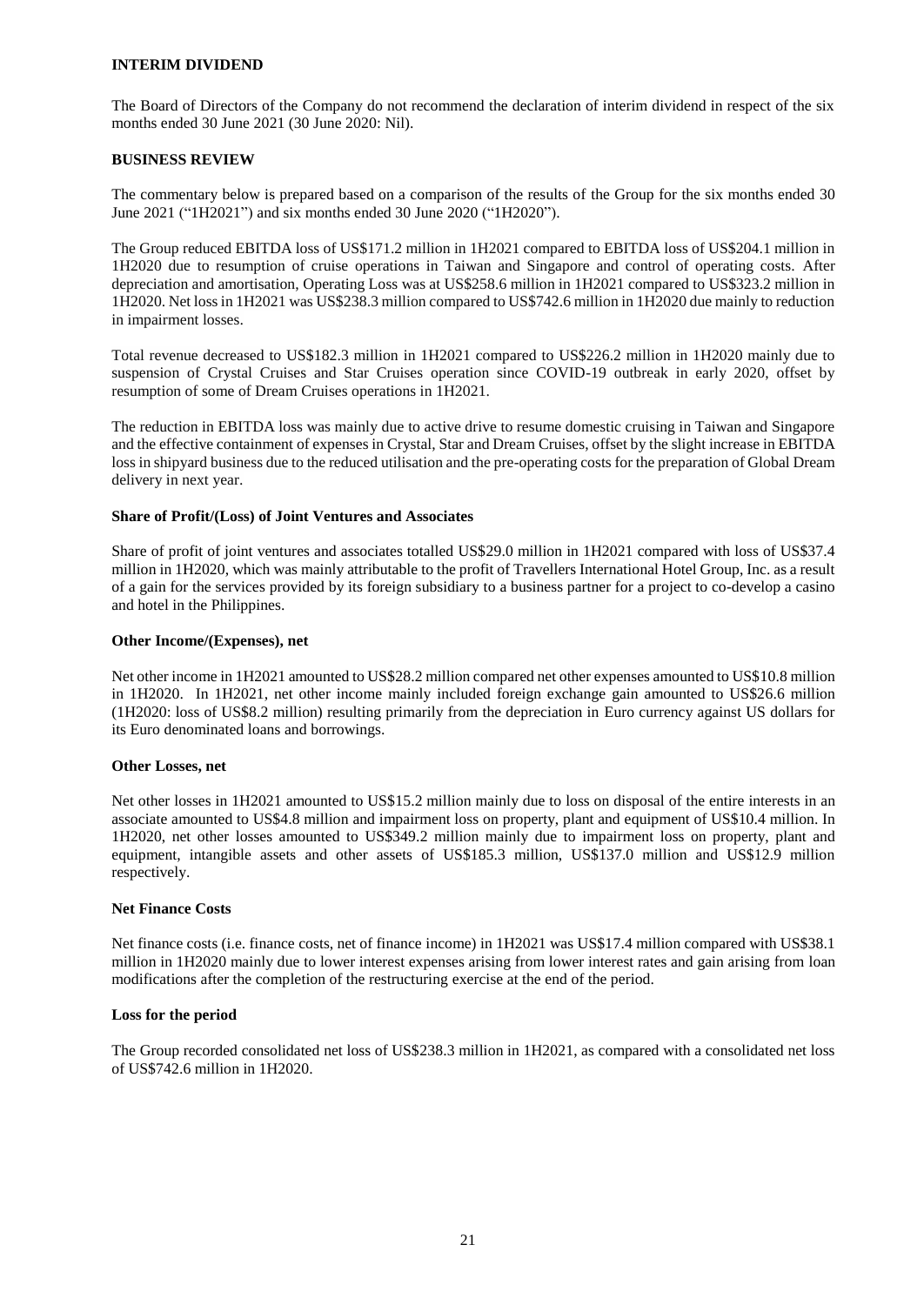### **Liquidity and Financial Resources**

The Group's operations continued to be affected by the effect of COVID-19. The Group's assessment on future liquidity and financial resources is disclosed in note 2.1 to the condensed consolidated interim financial information.

As at 30 June 2021, cash and cash equivalents amounted to US\$453.4 million, an increase of US\$236.4 million compared with US\$217.0 million as at 31 December 2020.

The increase in cash and cash equivalents was primarily due to cash inflows of (i) US\$794.5 million from the drawdown of loans and borrowings; and (ii) US\$59.0 million capital contribution from non-controlling interests. Cash inflows were partially offset by cash outflows of (i) US\$160.2 million from operating activities; (ii) US\$160.5 million for capital expenditure of property, plant and equipment; and (iii) US\$338.2 million for repayments of existing loans and borrowings and payments of interest and financing costs, net of refund.

The majority of the Group's cash and cash equivalents are held in Euro, US dollar, Hong Kong dollar, Chinese Renminbi and Singapore dollar. The Group's liquidity as at 30 June 2021 was US\$610.4 million (31 December 2020: US\$217.0 million), comprising cash and cash equivalents and undrawn credit facilities.

As at 30 June 2021, total loans and borrowings amounted to US\$3,862.6 million (31 December 2020: US\$3,384.1 million) and were mainly denominated in US dollar. Approximately 17.7% (31 December 2020: 20%) of the Group's loans and borrowings was under fixed rate and 82.3% (31 December 2020: 80%) was under floating rate. Loans and borrowings of US\$913.7 million (31 December 2020: US\$3,382.6 million) are classified as current liabilities but not all may ultimately be repayable within one year if the application for further debt holiday, wavier from compliance with debt covenants and waivers from past defaults for the Genting Dream sale and leaseback transaction restructuring can be finalised as explained in note 2.1 of this announcement. The outstanding borrowings and unused credit facilities of the Group are secured by legal charges over assets including fixed and floating charges of US\$4.6 billion (31 December 2020: US\$4.5 billion).

The Group's net debt position was US\$3,409.2 million as at 30 June 2021, as compared with US\$3,141.4 million as at 31 December 2020. The total equity of the Group was approximately US\$2,514.9 million (31 December 2020: US\$2,742.4 million). The gearing ratio as at 30 June 2021 was 135.6% (31 December 2020: 114.5%). The ratio is calculated as net debt divided by total equity. Net debt is calculated as total borrowings (including "current and noncurrent loans and borrowings" as shown in the condensed consolidated statement of financial position) less cash and cash equivalents.

The Group adopts a prudent treasury policy with all financing and treasury activities being managed and controlled at its corporate head office. The Group manages its foreign exchange exposure primarily through foreign currency forward contracts. It is also the Group's policy that hedging will not be performed in excess of actual requirement. For operating activities, the Group, to the extent possible, takes advantage of natural offsets of its foreign currency revenues and expenses to reduce its exposure by way of natural hedge as the expenses incurred from the local offices are offset with the income derived locally.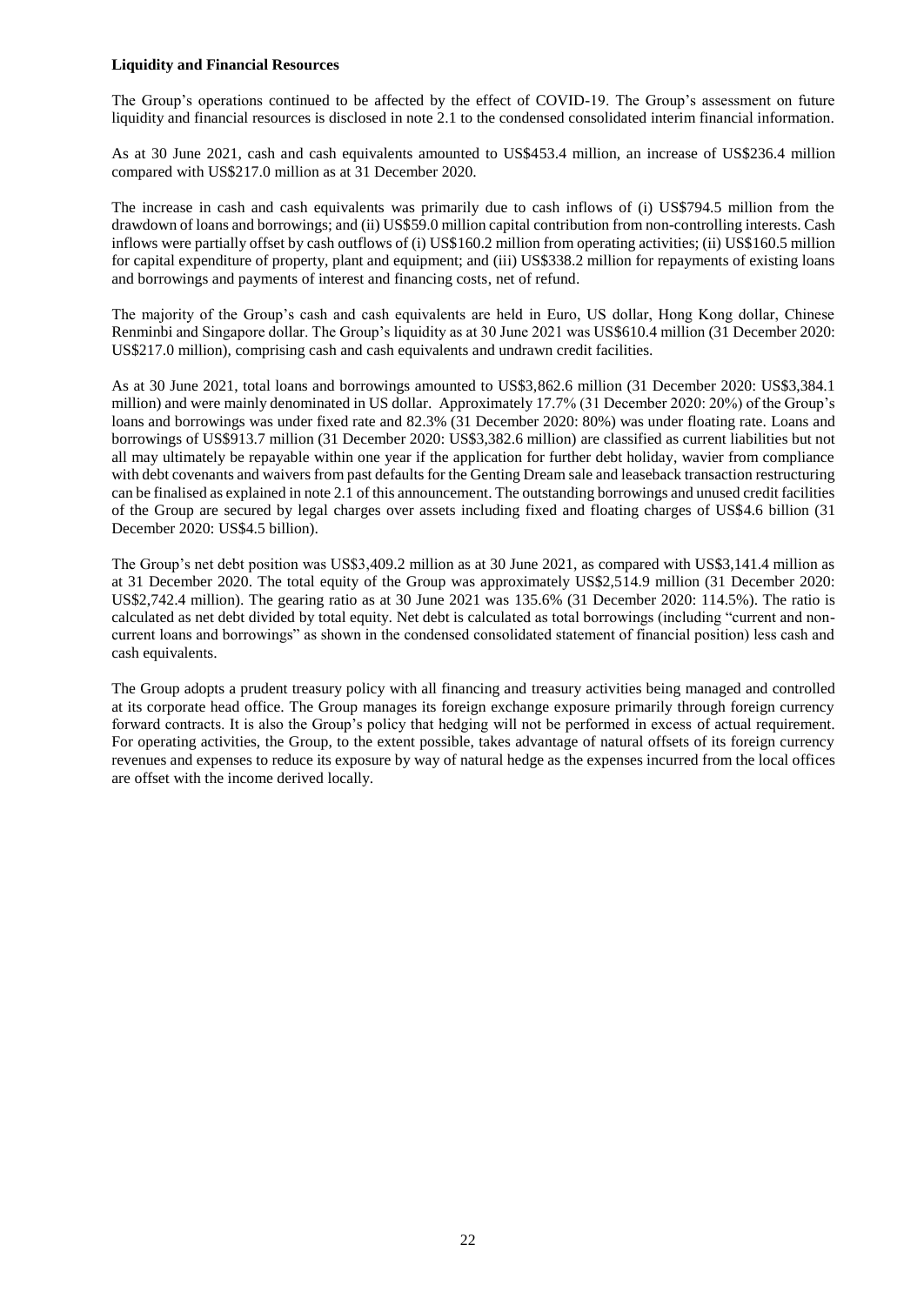## **BUSINESS HIGHLIGHTS**

According to the Cruise Ships in Service Report in August 2021 issued by Cruise Industry News, about 50 percent of the global cruise fleet is expected to be back in service by the end of August 2021. The combined fleets of the nearly 90 active cruise lines currently account for approximately 410 cruise ships. The number of berths is also on the rise, going from under 26,000 in September 2020 to over 275,000 in service by 31 August 2021.

With the support of the health authorities, the Group had restarted sailing with reduced capacities of Explorer Dream in Taiwan since July 2020 till 11 May 2021, Explorer Dream suspended its operations in Taiwan since 12 May 2021 due to an outbreak of COVID-19 cases and plans to restart its operations in September 2021 as the outbreak is now under control and provided the Phase 2 alert is not extended beyond 6 September 2021. The crew is fully vaccinated and ready for the resumption.

World Dream in Singapore has resumed cruises in a fully controlled environment in compliance with relevant local health requirements since November 2020. Cruise capacity was reduced from 50% to 25% on 16 May 2021 due to an outbreak of COVID-19 and resumed back to 50% capacity on 16 June 2021 with the control of the outbreak. The capacity limit is expected to increase as Singapore has reached 80% full vaccination of its adult population and the Singapore government looks to reopen the Singapore economy towards the end of the year. The crew will be fully vaccinated by end September 2021.

Genting Dream has restarted cruising in Hong Kong on 30 July 2021 with fully vaccinated cruise passengers and crew with 50% capacity limit. This limit will be increased when it will be allowed by the Hong Kong authorities.

On 3 July 2021, Crystal Serenity has resumed sailing with new close-to-home Luxury Bahamas Escapes from Nassau and Bimini. With her new Bahamas Escapes cruises, Crystal Serenity has become the first Crystal Cruises' ship to homeport in The Bahamas since the cruise industry's voluntary halt in operations almost a year ago. The new Crystal Endeavor has also started her inaugural summer sailings on 17 July 2021 with 10-night "Luxury Iceland Expedition" voyages. Crystal Symphony has returned to service on 22 August 2021 with 10-night "Luxury Bermuda Escapes" from Boston and New York.

## **2021 OUTLOOK**

As reported in the Company's announcement of 28 June 2021, the Group's relevant financial creditors, partners and other stakeholders have entered into definitive documentation in respect of a holistic, solvent, amendment and restatement of the Group's material financial indebtedness and recapitalisation transaction.

The major outbreak of the COVID Delta variant in the last 2 months had resulted in the suspension of cruise operations in Taiwan, the reduction of cruise capacity limit in Singapore and a month's delay in the restart of cruise operations in Hong Kong. Due to the effective measures taken by the authorities, the COVID Delta variant is under control in these three key markets. However, the COVID Delta variant in the US is not under control and is impacting demand in the US. As a result, Crystal Symphony will revert to a cold layup status after its "Luxury Bermuda Escapes" and is expected to restart in March 2022 when she resumes her itinerary in the Mediterranean.

The Company's financial results remain heavily impacted by the COVID-19 pandemic and the extent of the losses will depend on many factors including the timing of full return to service of its cruise fleet. The Company continues to seek new sources of funding in view of the uncertainties in the recovery.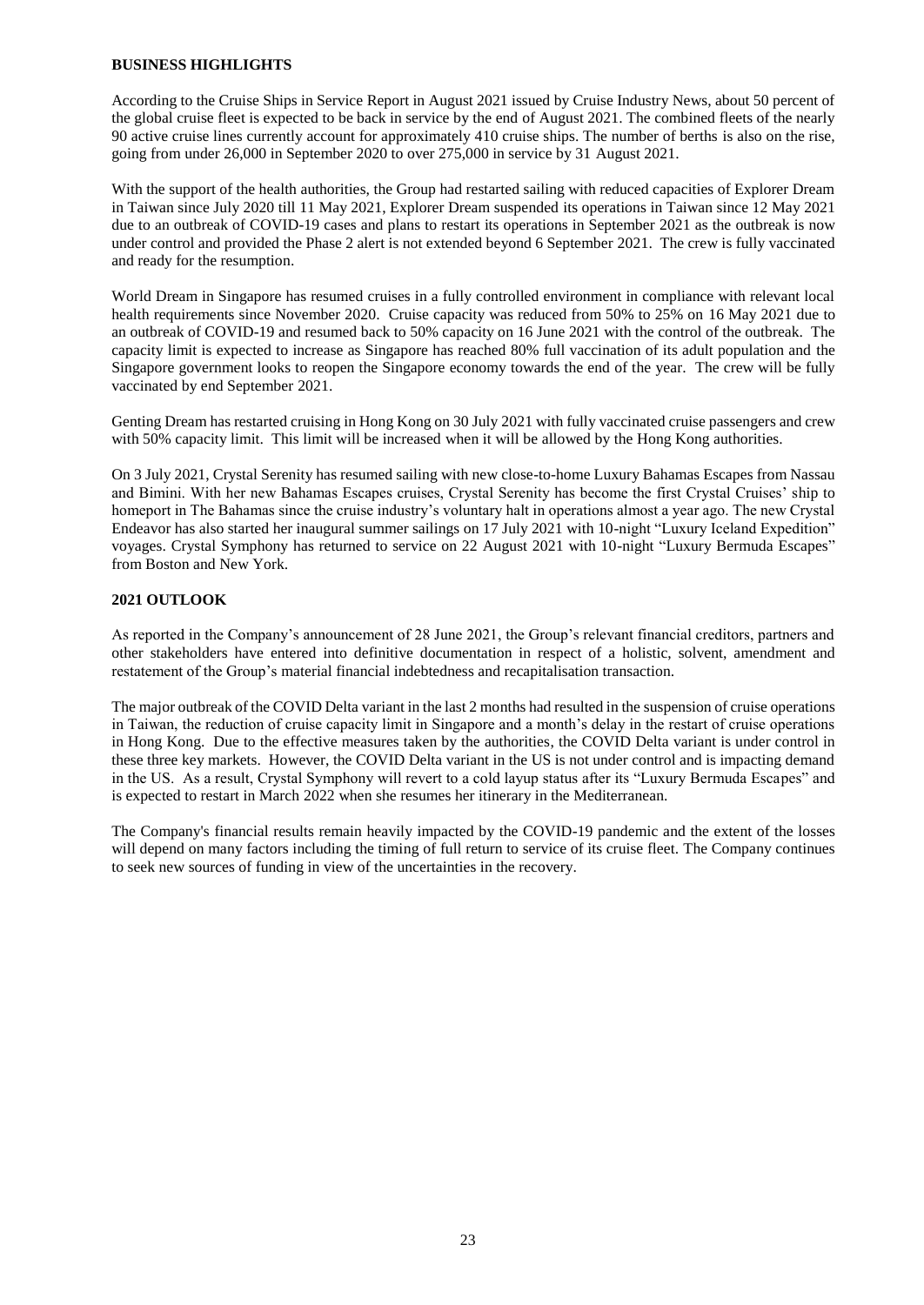#### **OPERATING STATISTICS**

The following table sets forth selected statistical information:

|                                      | Six months ended 30 June |         |
|--------------------------------------|--------------------------|---------|
|                                      | 2021                     | 2020    |
|                                      |                          |         |
| Passenger Cruise Days                | 313,198                  | 603,562 |
| Capacity Days                        | 839,344                  | 848,708 |
| <b>Allowable Capacity Days</b>       | 427.751                  | 848,708 |
| <b>Adjusted Occupancy Percentage</b> | 73.2%                    | 71.1%   |

We did not report nor reconcile our Gross Yield, Net Revenue, Net Yield, Gross Cruise Cost, Net Cruise Cost and Net Cruise Cost Excluding Fuel for the six months ended 30 June 2021. Historically, we have utilised these financial metrics to measure relevant rate comparisons to other periods. However, our 2021 reduction in capacity days and revenue and the changes in the nature of our costs and expenses due to the continued suspension of some of our ships as a result of the COVID-19 pandemic do not allow for a meaningful comparison to the prior period metrics and as such these metrics have been excluded from this announcement.

## **PURCHASE, SALE OR REDEMPTION OF LISTED SECURITIES**

Neither the Company nor any of its subsidiaries has purchased, redeemed or sold any of the Company's listed securities during the six months ended 30 June 2021.

## **CORPORATE GOVERNANCE**

In the opinion of the Directors, during the six months ended 30 June 2021, the Company has complied with the code provisions set out in the Corporate Governance Code as contained in Appendix 14 of the Listing Rules (the "Code Provisions") in force during the period under review, save for certain deviations from the relevant Code Provisions A.2.1 and F.1.3 as listed below:

- (a) Code Provision A.2.1 states that the roles of Chairman and Chief Executive should be separate and should not be performed by the same individual.
- (b) Code Provision F.1.3 states that the Company Secretary should report to the Board Chairman and/or the Chief Executive.

Considered reasons for the aforesaid deviations as well as further information of the Company's corporate governance practices were set out in the Corporate Governance Report of the Company's annual report for the year ended 31 December 2020 issued in May 2021.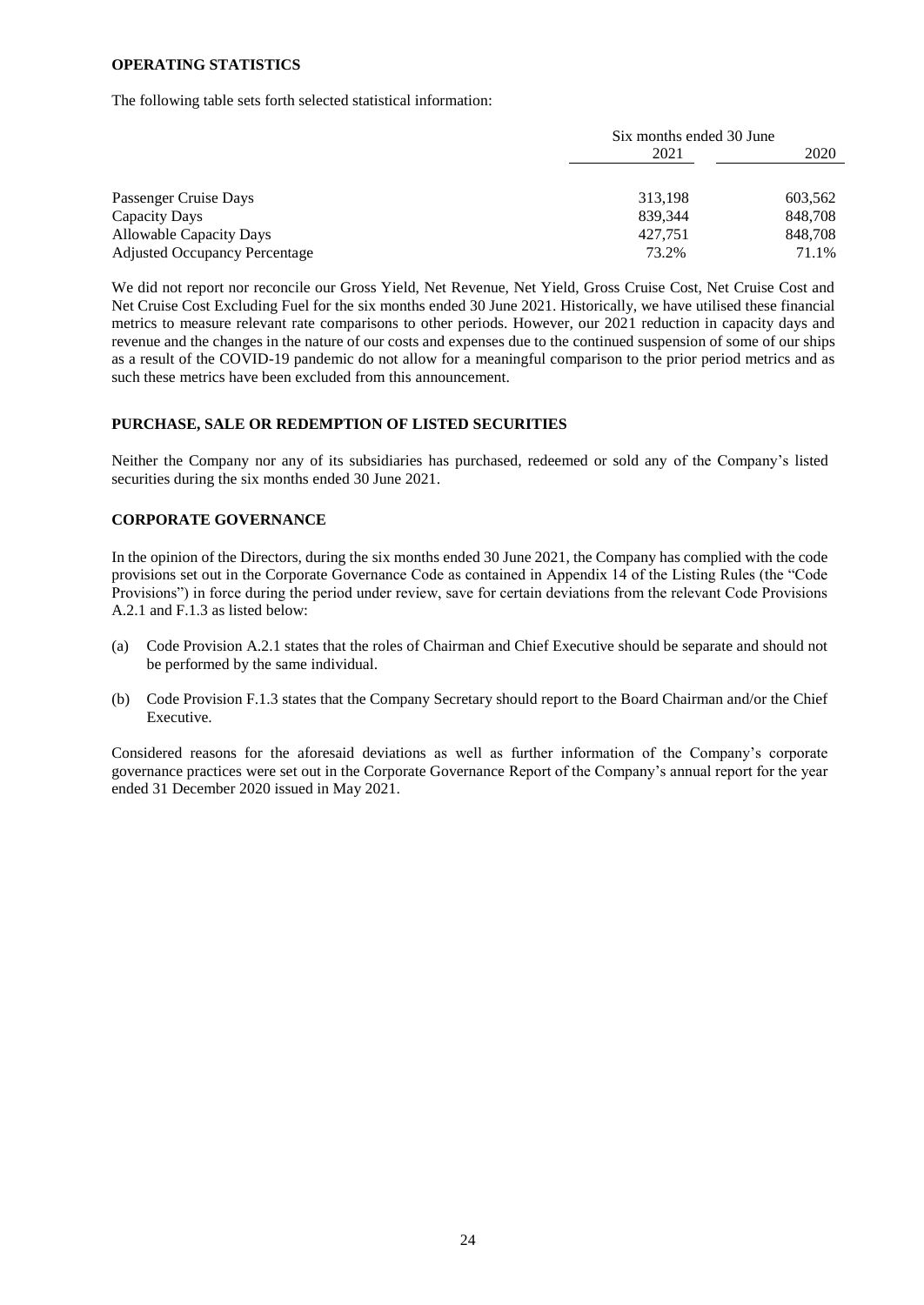## **REVIEW BY AUDIT COMMITTEE**

This unaudited condensed consolidated interim financial information set out in this announcement has been reviewed by the Audit Committee established in compliance with Rule 3.21 of the Listing Rules and the relevant provisions of the Corporate Governance Code. The Audit Committee comprises the three Independent Non-executive Directors of the Company, namely Mr. Justin Tan Wah Joo, Mr. Alan Howard Smith and Mr. Lam Wai Hon, Ambrose.

## **BOARD OF DIRECTORS**

As at the date of this announcement, the Board of Directors of the Company comprises three Executive Directors, namely Tan Sri Lim Kok Thay, Mr. Au Fook Yew *(alias Mr. Colin Au)* and Mr. Chan Kam Hing Chris, and three Independent Non-executive Directors, namely Mr. Alan Howard Smith, Mr. Lam Wai Hon, Ambrose and Mr. Justin Tan Wah Joo.

On behalf of the Board

**TAN SRI LIM KOK THAY** *Chairman and Chief Executive Officer*

Hong Kong, 31 August 2021